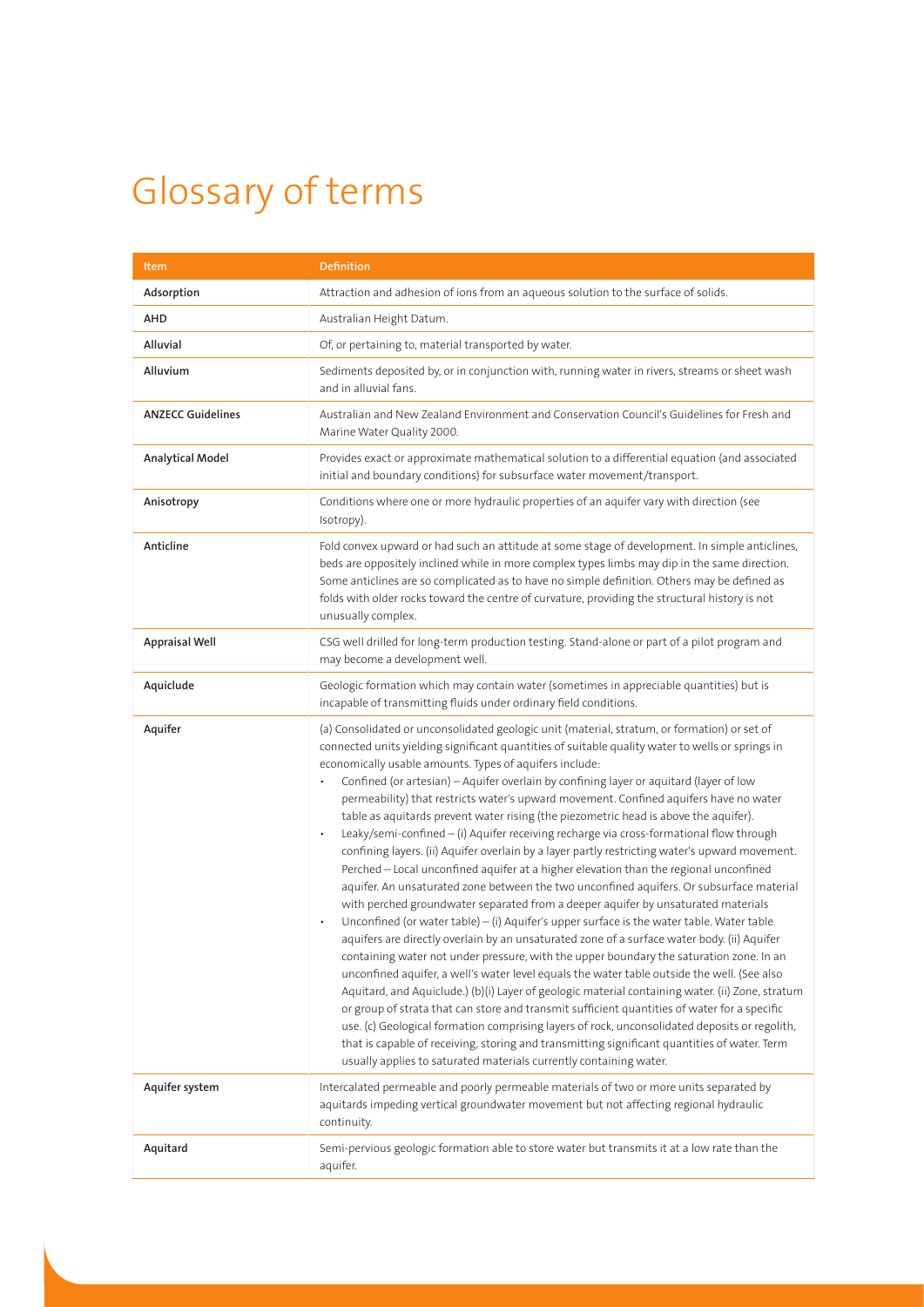| <b>Item</b>                     | <b>Definition</b>                                                                                                                                                                                                                                                                                                                                                                                                                                                                                                                                                                                                                                                                                                                                                                                                                                                                                                                                                                                                                                                                                                                     |
|---------------------------------|---------------------------------------------------------------------------------------------------------------------------------------------------------------------------------------------------------------------------------------------------------------------------------------------------------------------------------------------------------------------------------------------------------------------------------------------------------------------------------------------------------------------------------------------------------------------------------------------------------------------------------------------------------------------------------------------------------------------------------------------------------------------------------------------------------------------------------------------------------------------------------------------------------------------------------------------------------------------------------------------------------------------------------------------------------------------------------------------------------------------------------------|
| Artesian aquifer                | Confined aquifer with the piezometric head above the surface. The pressure causes water to<br>flow freely at bores.                                                                                                                                                                                                                                                                                                                                                                                                                                                                                                                                                                                                                                                                                                                                                                                                                                                                                                                                                                                                                   |
| AS                              | Australian Standard.                                                                                                                                                                                                                                                                                                                                                                                                                                                                                                                                                                                                                                                                                                                                                                                                                                                                                                                                                                                                                                                                                                                  |
| <b>Associated Water</b>         | Water produced as a by-product of CSG extraction (referred to as CSG water).                                                                                                                                                                                                                                                                                                                                                                                                                                                                                                                                                                                                                                                                                                                                                                                                                                                                                                                                                                                                                                                          |
| <b>ATP</b>                      | Authority to Prospect - CSG exploration and appraisal.                                                                                                                                                                                                                                                                                                                                                                                                                                                                                                                                                                                                                                                                                                                                                                                                                                                                                                                                                                                                                                                                                |
| Average annual recharge         | Water volume naturally added to groundwater sources, usually by rainfall and river flow<br>infiltration, using long-term average assessments. Recognises recharge amounts are subject to<br>annual natural variations.                                                                                                                                                                                                                                                                                                                                                                                                                                                                                                                                                                                                                                                                                                                                                                                                                                                                                                                |
| Barrel (bbl)                    | Volume measurement unit for petroleum products: (1 bbl = about 42 US gallons or 158.9873 litres<br>(159L).                                                                                                                                                                                                                                                                                                                                                                                                                                                                                                                                                                                                                                                                                                                                                                                                                                                                                                                                                                                                                            |
| <b>Base flow</b>                | Part of the discharge entering a stream channel mainly from groundwater (but also from lakes<br>and glaciers) during long periods without precipitation (or snowmelt).                                                                                                                                                                                                                                                                                                                                                                                                                                                                                                                                                                                                                                                                                                                                                                                                                                                                                                                                                                |
| <b>Baseline Bore Assessment</b> | Required under the Queensland Government's Water Act 2000 (Section 397) using DEHP Bore<br>Baseline Assessment Guidelines. Establishes an assessment program for all groundwater bores<br>within, and in close proximity to, QGC coal seam gas tenures. Incorporates data collection on<br>water bore condition, construction, water level and basic water quality to assist in determining<br>regional groundwater quality and levels. Also important in managing underground water<br>impacts and covers: (a) Baseline assessment statement undertaken for identified bores in the<br>area before the plan is provided to the chief executive; (b) Identification of each petroleum<br>tenure area in which water bores other than those mentioned in paragraph (a) are or may<br>be located (each is a priority area); (c) Baseline assessments of water bores timetable in each<br>priority area where an assessment has not been completed, including dates for doing all<br>baseline assessments in compliance with section 398 (a baseline assessment timetable); and, (d)<br>Rationale for the baseline assessment timetable. |
| <b>Basement</b>                 | Solid rock lying beneath soil and other unconsolidated material.                                                                                                                                                                                                                                                                                                                                                                                                                                                                                                                                                                                                                                                                                                                                                                                                                                                                                                                                                                                                                                                                      |
| Basin                           | Large size depression in which sediments have accumulated.                                                                                                                                                                                                                                                                                                                                                                                                                                                                                                                                                                                                                                                                                                                                                                                                                                                                                                                                                                                                                                                                            |
| BCF                             | Billion cubic feet (1 BCF = about 1.08 petajoules (PJ)).                                                                                                                                                                                                                                                                                                                                                                                                                                                                                                                                                                                                                                                                                                                                                                                                                                                                                                                                                                                                                                                                              |
| <b>Bedrock</b>                  | Solid rock lying beneath soil and other unconsolidated material. 'Rock outcrop' if surface<br>exposure.                                                                                                                                                                                                                                                                                                                                                                                                                                                                                                                                                                                                                                                                                                                                                                                                                                                                                                                                                                                                                               |
| bgl                             | Below ground level.                                                                                                                                                                                                                                                                                                                                                                                                                                                                                                                                                                                                                                                                                                                                                                                                                                                                                                                                                                                                                                                                                                                   |
| Bore                            | Drilled hole (borehole) constructed by a drilling rig. Covers any well or excavation used to<br>access groundwater. Similar to 'water well' (See Well). Here, 'bore' is used, as per Australian and<br>Queensland Government usage.                                                                                                                                                                                                                                                                                                                                                                                                                                                                                                                                                                                                                                                                                                                                                                                                                                                                                                   |
| <b>Boundary condition</b>       | Specified conditions at the edges or surfaces of a groundwater system.                                                                                                                                                                                                                                                                                                                                                                                                                                                                                                                                                                                                                                                                                                                                                                                                                                                                                                                                                                                                                                                                |
| <b>BUA</b>                      | Beneficial Use Approval via Queensland's administering authority, the Department of<br>Environment and Natural Resources, for approval of a resource (treated CSG water sourced from<br>the QGC Kenya Water Treatment Plant).                                                                                                                                                                                                                                                                                                                                                                                                                                                                                                                                                                                                                                                                                                                                                                                                                                                                                                         |
| Carboniferous                   | Geological time period: 359 million to 299 years ago.                                                                                                                                                                                                                                                                                                                                                                                                                                                                                                                                                                                                                                                                                                                                                                                                                                                                                                                                                                                                                                                                                 |
| Catchment                       | (a) Land area collecting rainfall and contributing to surface water (streams, rivers, wetlands) or<br>groundwater. (b) Total land area potentially contributing to water flowing through a particular<br>point.                                                                                                                                                                                                                                                                                                                                                                                                                                                                                                                                                                                                                                                                                                                                                                                                                                                                                                                       |
| <b>CDA</b>                      | Central Gas Fields.                                                                                                                                                                                                                                                                                                                                                                                                                                                                                                                                                                                                                                                                                                                                                                                                                                                                                                                                                                                                                                                                                                                   |
| CG                              | Coordinator General (Queensland).                                                                                                                                                                                                                                                                                                                                                                                                                                                                                                                                                                                                                                                                                                                                                                                                                                                                                                                                                                                                                                                                                                     |
| Cleat                           | Vertical cleavage or fracture plane in coal seams. Usually two perpendicular cleat systems<br>develop as the main set of joints along which mined coal breaks. Provides the predominant pore<br>space within a coal mass as either void space or conduit plane for groundwater movement and<br>storage.                                                                                                                                                                                                                                                                                                                                                                                                                                                                                                                                                                                                                                                                                                                                                                                                                               |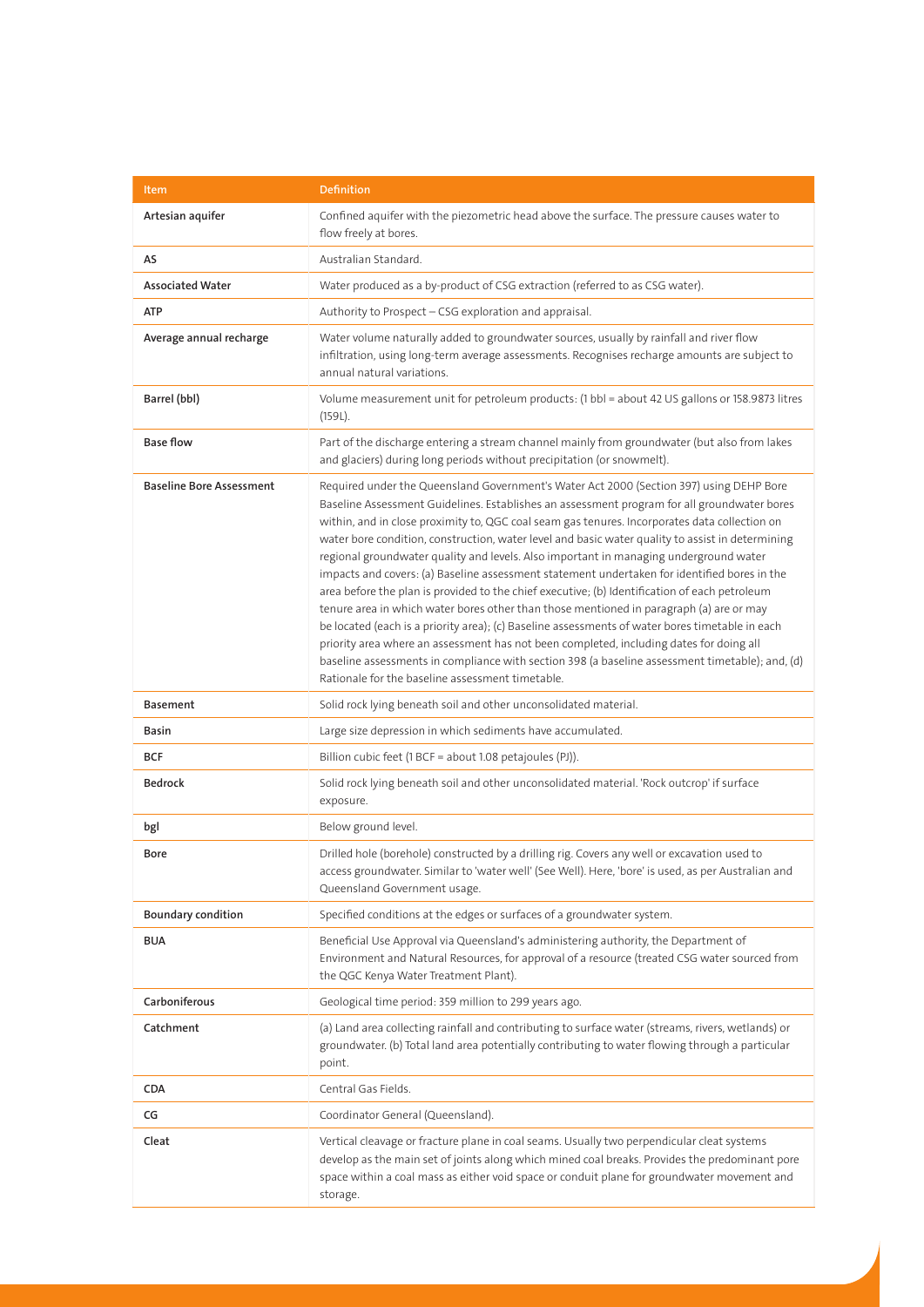| Item                                                               | <b>Definition</b>                                                                                                                                                                                                                                                                                                                                                                                                                                                                                                                                                                                                                                                                                                                                                                                                              |
|--------------------------------------------------------------------|--------------------------------------------------------------------------------------------------------------------------------------------------------------------------------------------------------------------------------------------------------------------------------------------------------------------------------------------------------------------------------------------------------------------------------------------------------------------------------------------------------------------------------------------------------------------------------------------------------------------------------------------------------------------------------------------------------------------------------------------------------------------------------------------------------------------------------|
| Coal                                                               | Combustible black or brownish-black sedimentary rock normally in rock strata in layers or veins<br>called coal beds, seams. Harder forms (like anthracite coal) are called metamorphic rock due later<br>exposure to elevated temperature and pressure. Composed primarily of carbon with variable<br>other elements like sulphur, hydrogen, oxygen and nitrogen. Plant matter layers accumulated<br>below a water body protected (usually) by mud or acidic water from biodegradation and<br>oxidization. Shallow lakes of the Jurassic Period trapped atmospheric carbon in immense peat<br>bogs then deeply buried by sediments and metamorphosed into coal. Chemical and physical<br>properties of the plant remains (mainly fern-like species antedating modern plant species)<br>changed over time by geological action. |
| Coal seam                                                          | Layer, vein or deposit of coal.                                                                                                                                                                                                                                                                                                                                                                                                                                                                                                                                                                                                                                                                                                                                                                                                |
| Coal seam gas                                                      | (CSG) Natural gas (mostly methane) contained within coal.                                                                                                                                                                                                                                                                                                                                                                                                                                                                                                                                                                                                                                                                                                                                                                      |
| Company                                                            | BG Group or a wholly owned subsidiary company or other client organisation.                                                                                                                                                                                                                                                                                                                                                                                                                                                                                                                                                                                                                                                                                                                                                    |
| Completed                                                          | Defines which aquifer the well screened is positioned opposite.                                                                                                                                                                                                                                                                                                                                                                                                                                                                                                                                                                                                                                                                                                                                                                |
| Contour                                                            | Imaginary line connecting points of equal elevation (i.e. the same height above sea level).                                                                                                                                                                                                                                                                                                                                                                                                                                                                                                                                                                                                                                                                                                                                    |
| <b>CS Water</b>                                                    | Coal seam water (formerly Associated water).                                                                                                                                                                                                                                                                                                                                                                                                                                                                                                                                                                                                                                                                                                                                                                                   |
| <b>CWMP</b>                                                        | CSG Water Management Plan (formerly an Associated Water Management Plan).                                                                                                                                                                                                                                                                                                                                                                                                                                                                                                                                                                                                                                                                                                                                                      |
| Dam                                                                | Barrier, embankment or excavated earth structure constructed to impound water for storage.<br>Often built in or near drainage lines with dam walls ranging from Chinchilla Weir-style concrete<br>structures to small earthen farm dams.                                                                                                                                                                                                                                                                                                                                                                                                                                                                                                                                                                                       |
| Darcy's Law                                                        | Mathematical relationship generalisations for groundwater (or other fluid) flow rates through<br>porous media: a) For three dimensions: Water's viscous flow rate in isotropic porous media is<br>proportional to, and in the direction of, the hydraulic gradient. b) For other fluids: Viscous flow<br>rate of homogeneous fluids via isotropic porous media is proportional to, and in the direction<br>of, the driving force. Under saturated flow conditions, adjusted Darcy's Law also accounts for<br>unsaturated, multiphase flow.                                                                                                                                                                                                                                                                                     |
| Darcy                                                              | Measure of permeability. See Permeability.                                                                                                                                                                                                                                                                                                                                                                                                                                                                                                                                                                                                                                                                                                                                                                                     |
| Default Draw down Limit<br>(or Groundwater Draw down<br>Threshold) | Designated water level or pressure value for an aquifer, triggering specific response actions.<br>Determined values are based on numerical groundwater flow modelling and 'make good'<br>response actions for a water supply ('farmer's') bore or water supply supplementation for<br>springs. QGC monitors specified thresholds 20 km from production points (radially outwards<br>towards the relevant springs) or derives equivalent draw down thresholds using appropriate<br>analytical methods (Theis Equation), monitoring at appropriate distances within 20 km of<br>production points.                                                                                                                                                                                                                               |
| DEEDI                                                              | Queensland's Department of Natural Resources and Mines.                                                                                                                                                                                                                                                                                                                                                                                                                                                                                                                                                                                                                                                                                                                                                                        |
| <b>DEHP</b>                                                        | Queensland Department of Environment and Heritage Protection (DEHP) formerly the<br>Department of Environment and Resource Management (DERM)                                                                                                                                                                                                                                                                                                                                                                                                                                                                                                                                                                                                                                                                                   |
| Development Well                                                   | Well designed and used for long-term CSG production.                                                                                                                                                                                                                                                                                                                                                                                                                                                                                                                                                                                                                                                                                                                                                                           |
| <b>DEWHA</b>                                                       | Australia's Department of Environment, Water, Heritage and Arts (now SEWPaC).                                                                                                                                                                                                                                                                                                                                                                                                                                                                                                                                                                                                                                                                                                                                                  |
| Discharge                                                          | Groundwater body water moving to the surface (or into a surface water body, such as a lake<br>or ocean). Leaves aquifers directly via seepage (active discharge) or indirectly via capillary rise<br>(passive discharge). (See Spring).                                                                                                                                                                                                                                                                                                                                                                                                                                                                                                                                                                                        |
| Discharge area                                                     | Where significant volumes of groundwater surface, either as liquid water or as vapour.                                                                                                                                                                                                                                                                                                                                                                                                                                                                                                                                                                                                                                                                                                                                         |
| <b>DNRM</b>                                                        | Queensland's Department of Natural Resources and Mines                                                                                                                                                                                                                                                                                                                                                                                                                                                                                                                                                                                                                                                                                                                                                                         |
| Draw down                                                          | Water table lowering due to aquifer water removal or reduction in hydraulic pressure. As target<br>aquifers are confined, 'draw down' equates with 'hydraulic head' reduction. Terms are treated as<br>interchangeable as a reduction in an aquifer's hydraulic head pressure.                                                                                                                                                                                                                                                                                                                                                                                                                                                                                                                                                 |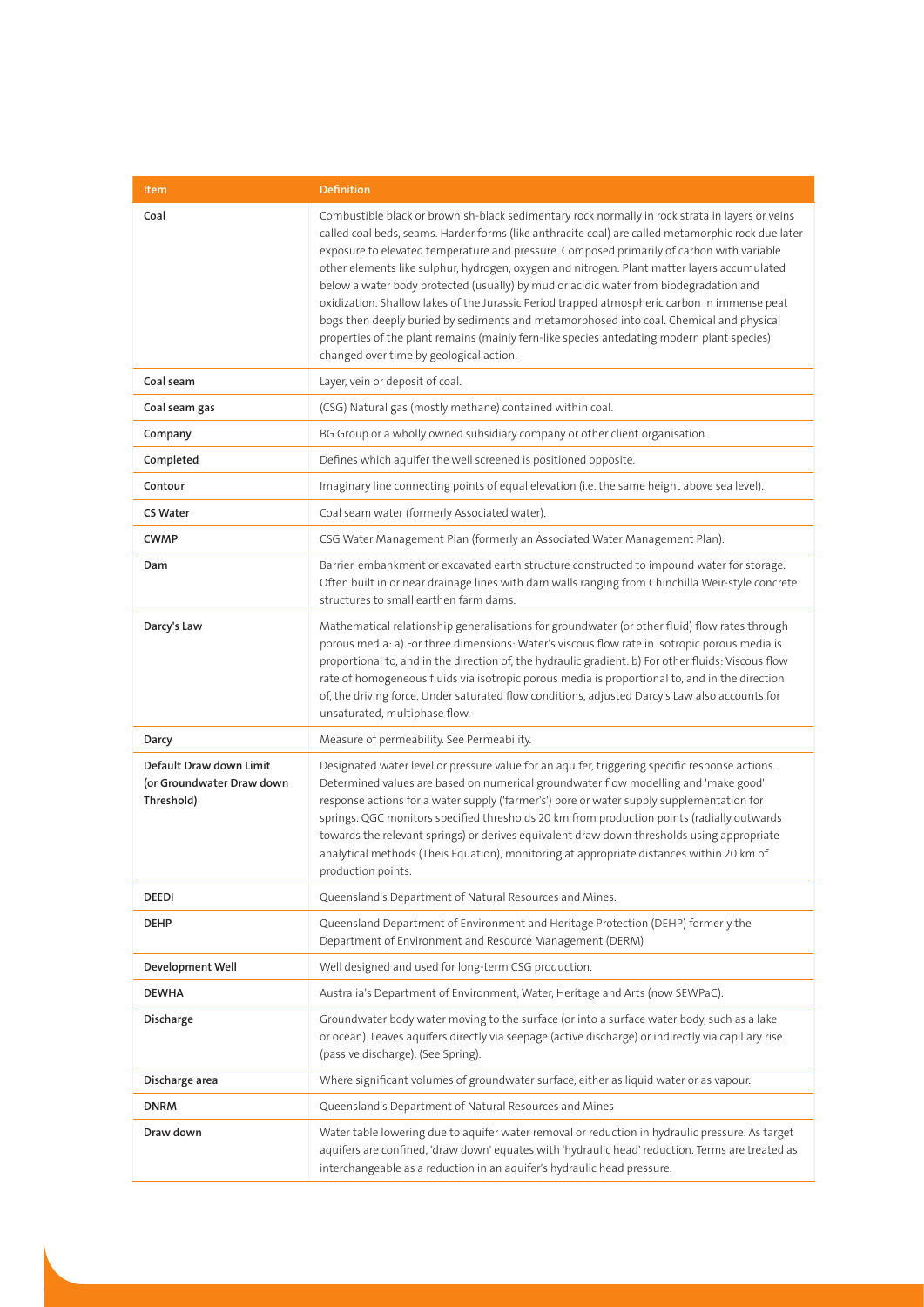| Item                      | <b>Definition</b>                                                                                                                                                                                                                                                                                                                                                                                                                                                                                                                                                                                                                                                                                                                                                                                                                               |
|---------------------------|-------------------------------------------------------------------------------------------------------------------------------------------------------------------------------------------------------------------------------------------------------------------------------------------------------------------------------------------------------------------------------------------------------------------------------------------------------------------------------------------------------------------------------------------------------------------------------------------------------------------------------------------------------------------------------------------------------------------------------------------------------------------------------------------------------------------------------------------------|
| Drill stem test (DST)     | Controlled (short time) fluid flows from a reservoir allowing estimation of local rock<br>permeability, flow rate and fluid type. Run in open hole or through cased hole perforations.                                                                                                                                                                                                                                                                                                                                                                                                                                                                                                                                                                                                                                                          |
| EA                        | Environmental Authority (Queensland).                                                                                                                                                                                                                                                                                                                                                                                                                                                                                                                                                                                                                                                                                                                                                                                                           |
| EC                        | Electrical conductivity (measure of a medium's ability to conduct electricity) is often used as a<br>surrogate measure of salinity levels in water or soil because solution conductivity of a generally<br>increases in proportion with salt content.                                                                                                                                                                                                                                                                                                                                                                                                                                                                                                                                                                                           |
| EIS                       | Environmental Impact Statement.                                                                                                                                                                                                                                                                                                                                                                                                                                                                                                                                                                                                                                                                                                                                                                                                                 |
| <b>Effective porosity</b> | Porosity contributing to the water flow or interconnected porosity $(\emptyset)$ . Is the fraction of total<br>volume in which fluid flow is effectively taking place (excluding dead-end pores or non-<br>connected cavities).                                                                                                                                                                                                                                                                                                                                                                                                                                                                                                                                                                                                                 |
| <b>Effects</b>            | Direct effects are caused by an action and occur at the same time and place. Indirect effects<br>are later in time or farther removed in distance but still reasonably foreseeable. Indirect effects<br>include growth-inducing and other effects related to induced changes in patterns of land<br>use, population density or growth rate and related effects on air and water and other natural<br>system, including ecosystems. Includes ecological effects such as that on natural resources and<br>on components, structures and functioning of affected ecosystems, aesthetic, historic, cultural,<br>economic (social or heath), whether direct, indirect, or cumulative. May also include outcomes<br>from actions having both beneficial and detrimental effects. In this report, the terms 'effects'<br>and 'impacts' are synonymous. |
| Elevation                 | Topographic feature of any size rising above adjacent land or surrounding ocean bottom; an<br>elevated place or station. Vertical distance from a datum (usually mean sea level) to a point or<br>object on surface level; especially heights of ground points above sea level. Term is synonymous<br>with 'altitude' for distance above sea level but, in surveying practice, 'elevation' indicates height<br>and altitude indicates heights of points in space above the Earth.                                                                                                                                                                                                                                                                                                                                                               |
| <b>EMP</b>                | Environmental Management Plan.                                                                                                                                                                                                                                                                                                                                                                                                                                                                                                                                                                                                                                                                                                                                                                                                                  |
| <b>EPBC</b>               | Environmental Protection and Biodiversity Act 1999 (Commonwealth).                                                                                                                                                                                                                                                                                                                                                                                                                                                                                                                                                                                                                                                                                                                                                                              |
| <b>EPBC Act Approval</b>  | Referral EPBC 2008/4398 Approval (subject to conditions) granted on 22 October 2010 for QGC<br>(the BG Group) to develop, construct, operate and decommission the Curtis Island LNG Project's<br>coal seam gas field component, and expansion of QGC-operated Surat Basin coal seam gas<br>fields.                                                                                                                                                                                                                                                                                                                                                                                                                                                                                                                                              |
| ERM (or DEHP)             | Queensland's Department of the Environment and Resource Management (ERM, previously<br>NRW and EPA). (See DEHP)                                                                                                                                                                                                                                                                                                                                                                                                                                                                                                                                                                                                                                                                                                                                 |
| Equipotential             | (In hydrogeology) a line connecting points of equal hydraulic potential or hydraulic head.<br>Equipotential ('isopotential' in mathematics, chemistry and physics) refers to a spatial region<br>where every point is of equal potential.                                                                                                                                                                                                                                                                                                                                                                                                                                                                                                                                                                                                       |
| <b>ESTWA</b>              | Exposure Standard Time Weighted Average.                                                                                                                                                                                                                                                                                                                                                                                                                                                                                                                                                                                                                                                                                                                                                                                                        |
| Evaporation               | Conversion of liquid into vapour. In the hydrological cycle, evaporation involves heat from the<br>sun transforming water (held in surface storages in soil) from a liquid into water vapour.                                                                                                                                                                                                                                                                                                                                                                                                                                                                                                                                                                                                                                                   |
| <b>Evaporation Basin</b>  | Shallow excavated earth tank or natural pond for water storage (usually saline) allowing<br>evaporation. Disposal method for groundwater extracted from subsurface aquifers or deep<br>drains.                                                                                                                                                                                                                                                                                                                                                                                                                                                                                                                                                                                                                                                  |
| Evapotranspiration        | Soil water transfer from vegetated land to the atmosphere, via soil evaporation and plant<br>transpiration processes.                                                                                                                                                                                                                                                                                                                                                                                                                                                                                                                                                                                                                                                                                                                           |
| <b>Expert Panel</b>       | Provides expert hydrological and hydrogeological advice to the Minister and Australian<br>Government's Department of Sustainability, Environment, Water, Population and Communities<br>on major coal seam gas proposals seeking approval under the Environmental Protection and<br>Biodiversity Conservation Act 1999 (the EPBC Act).                                                                                                                                                                                                                                                                                                                                                                                                                                                                                                           |
| <b>Exploration Well</b>   | Well drilled to determine a hydrocarbons presence in an area or structure.                                                                                                                                                                                                                                                                                                                                                                                                                                                                                                                                                                                                                                                                                                                                                                      |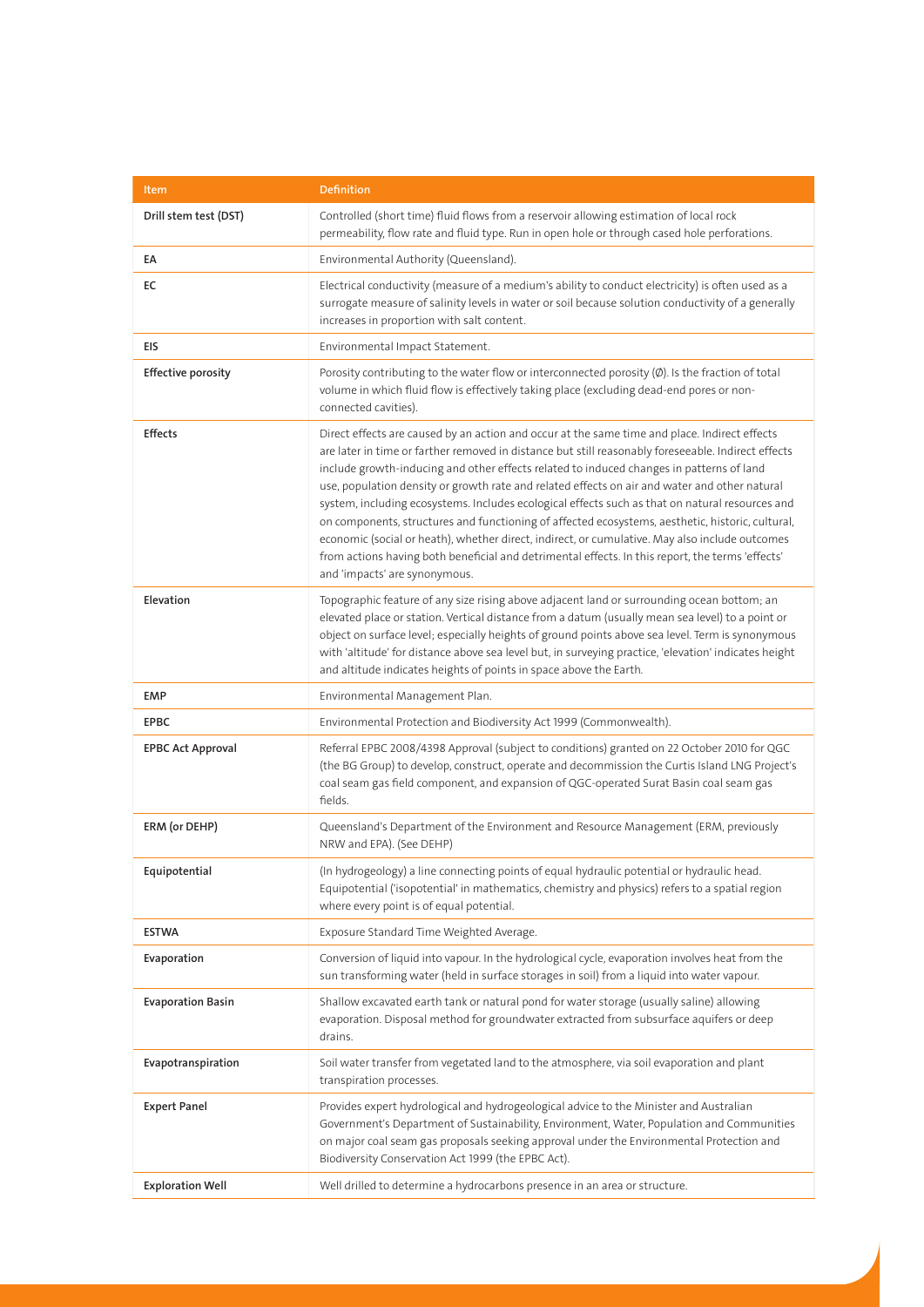| Item                                        | <b>Definition</b>                                                                                                                                                                                                                                                                     |
|---------------------------------------------|---------------------------------------------------------------------------------------------------------------------------------------------------------------------------------------------------------------------------------------------------------------------------------------|
| <b>Extraction Limit</b>                     | Average yearly volume to be extracted from a water source by all access licences.                                                                                                                                                                                                     |
| Fault                                       | (a) Fracture in the Earth's crust along which rocks on one side are displaced relative to those on<br>the other. (b) Fracture after translation or movement of fracture walls parallel to the fracture<br>plane.                                                                      |
| <b>Fault Line</b>                           | Fracture or fracture zone of the Earth's crust with displacement along one side.                                                                                                                                                                                                      |
| <b>Fault Trap</b>                           | Hydrocarbon trap relying on reservoir termination against a seal due to fault displacement.                                                                                                                                                                                           |
| Field                                       | Geographical area beneath which an oil or gas reservoir lies.                                                                                                                                                                                                                         |
| <b>Flow Model</b>                           | Digital computer model calculating a hydraulic head field for the modelling domain using<br>numerical methods to yield an approximate solution for the differential equation of<br>groundwater flow.                                                                                  |
| <b>Flow Rate</b>                            | Surface water or groundwater at a point or line per given time period; (as volume, depth or area<br>per time unit.                                                                                                                                                                    |
| Flow System                                 | Flow system transports local groundwater where discharge and recharge occur within<br>kilometres. May be permanent or temporary and on a downhill-slope via an unconfined aquifer<br>that is relatively thin (<20 m) and close to the surface.                                        |
| <b>Flow Velocity</b>                        | Surface water/groundwater flows, measured as a distance per unit of time (e.g. mm/hr, or<br>$m/day)$ .                                                                                                                                                                                |
| Fluvial, Fluviatile                         | Originated by deposition within riverine environments (See Alluvial). Referring to river processes.                                                                                                                                                                                   |
| Formation                                   | (a)Stratigraphy unit defining rock succession. (b) Rock strata body with same lithology or<br>combination of lithologies.                                                                                                                                                             |
| Fracture                                    | Sub-planar discontinuity in a rock or soil formed by mechanical stresses.                                                                                                                                                                                                             |
| <b>Fracture Skin</b>                        | Fracture surface coating, and/or altered zone beneath the fracture surface, with hydrogeological<br>properties differing from the unaltered rock or sediment.                                                                                                                         |
| <b>Fractured Rock Aquifers</b>              | Rocks capable of receiving, storing and transmitting significant quantities of water due to<br>numerous cracks, fissures or fractures in otherwise impermeable material.                                                                                                              |
| <b>Fresh Water</b>                          | Water with a salinity $\langle 1000 \text{ mg/} \vert$ ; drinkable or potable water is implied.                                                                                                                                                                                       |
| <b>GDE</b>                                  | Groundwater Dependent Ecosystem.                                                                                                                                                                                                                                                      |
| Geological Time Scale                       | Time subdivisions into eras, periods and epochs, for interpretation of stratigraphic relationships<br>between rocks.                                                                                                                                                                  |
| Geology                                     | Science relating to the history and development of the Earth's crust.                                                                                                                                                                                                                 |
| Geomorphology                               | Scientific interpretation of landform patterns and landscape formation processes.                                                                                                                                                                                                     |
| Gigajoule (GJ)                              | 1,000,000,000 joules.                                                                                                                                                                                                                                                                 |
| Gravel                                      | Sedimentary grains with a particle size of 2mm to 4 mm (i.e. grains larger than coarse sand but<br>finer than pebbles).                                                                                                                                                               |
| Gravel Pack, Filter Pack                    | Graded sand or gravel placed in the annular space of a groundwater installation to protect the<br>screens or slotted casing adjacent to selected aquifer horizons.                                                                                                                    |
| Groundwater (Ground Water)                  | Permanent underground water bodies that saturate (in available openings) soil or rock, at<br>greater than atmospheric pressure so it flows freely into a bore or well.                                                                                                                |
| Groundwater Draw down<br>Limit or Threshold | Designated water level or pressure value for specific aquifers triggering response actions,<br>determined via numerical groundwater modelling. Response action for water supply bores<br>(farmer's bore) may be a 'make good' measure, or for a Spring, water supply supplementation. |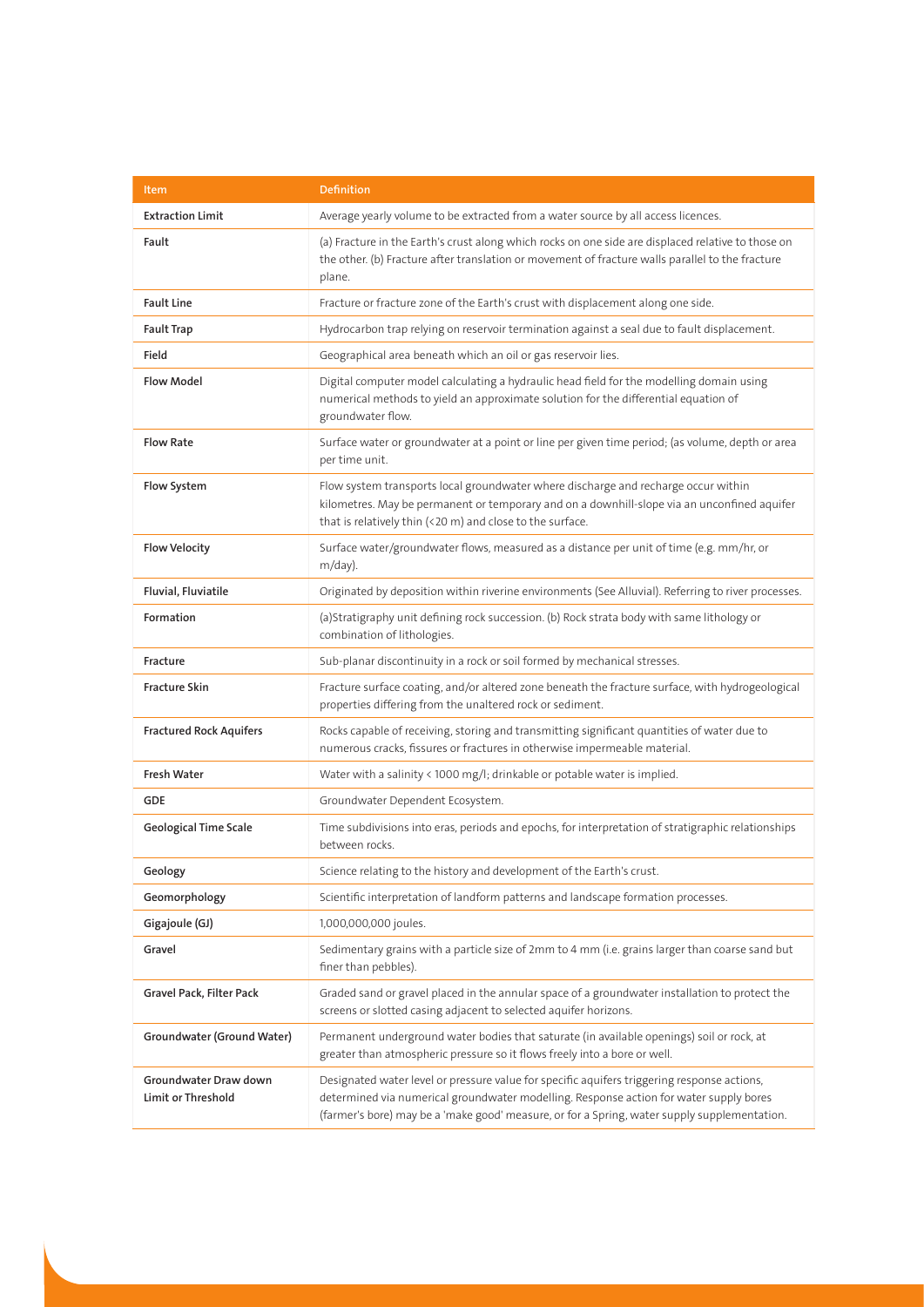| Item                                               | <b>Definition</b>                                                                                                                                                                                                                                                                                                                                                                                                                                                                                                                                                                                                                                                                                                                                                                                                                                                                                                                                                                                                                                                                                                                                                                                                                                                                                                                                                                                                               |
|----------------------------------------------------|---------------------------------------------------------------------------------------------------------------------------------------------------------------------------------------------------------------------------------------------------------------------------------------------------------------------------------------------------------------------------------------------------------------------------------------------------------------------------------------------------------------------------------------------------------------------------------------------------------------------------------------------------------------------------------------------------------------------------------------------------------------------------------------------------------------------------------------------------------------------------------------------------------------------------------------------------------------------------------------------------------------------------------------------------------------------------------------------------------------------------------------------------------------------------------------------------------------------------------------------------------------------------------------------------------------------------------------------------------------------------------------------------------------------------------|
| <b>Groundwater Flow</b>                            | Water movement through openings in sediment and rock in the saturation zone. Lateral<br>groundwater flow is non-vertical movement, usually (not always) parallel to the ground surface.                                                                                                                                                                                                                                                                                                                                                                                                                                                                                                                                                                                                                                                                                                                                                                                                                                                                                                                                                                                                                                                                                                                                                                                                                                         |
| Groundwater Model                                  | Simplified conceptual or mathematical image of a groundwater system with features essential<br>to the model's purpose (including pertinent system assumptions). Mathematical groundwater<br>models include numerical and analytical models (See Flow Model, MODFLOW, FEFLOW).                                                                                                                                                                                                                                                                                                                                                                                                                                                                                                                                                                                                                                                                                                                                                                                                                                                                                                                                                                                                                                                                                                                                                   |
| <b>Guideline Value</b>                             | Water quality characteristic concentration (or measure) either not a significant risk to consumer<br>health (health-related guideline value) or related to good quality water (aesthetic guideline<br>value).                                                                                                                                                                                                                                                                                                                                                                                                                                                                                                                                                                                                                                                                                                                                                                                                                                                                                                                                                                                                                                                                                                                                                                                                                   |
| Ha                                                 | Hectare (100 m by 100 m area or 10,000 m <sup>2</sup> ).                                                                                                                                                                                                                                                                                                                                                                                                                                                                                                                                                                                                                                                                                                                                                                                                                                                                                                                                                                                                                                                                                                                                                                                                                                                                                                                                                                        |
| <b>HDPE</b>                                        | High density polyethylene.                                                                                                                                                                                                                                                                                                                                                                                                                                                                                                                                                                                                                                                                                                                                                                                                                                                                                                                                                                                                                                                                                                                                                                                                                                                                                                                                                                                                      |
| Head (Hydraulic Head, Static<br>Head)              | Energy contained within a water column resulting from elevation or pressure. The static head<br>is the height at which the surface of a water column could be supported against the action of<br>atmospheric pressure. Actual effect manifests as a reduction of hydraulic head pressure in the<br>aquifer concerned. Note that, since the target aquifers are confined, 'draw down' is synonymous<br>with reduction of hydraulic head and, in this report, the terms are used interchangeably.                                                                                                                                                                                                                                                                                                                                                                                                                                                                                                                                                                                                                                                                                                                                                                                                                                                                                                                                 |
| Hydraulic Conductivity $\kappa$                    | (a) Measure of potential fluid flow rate through soil or rock, allowing for the fluid's nature,<br>degree of saturation and the permeability of material through which it passes. Hydraulic<br>conductivity is measured in either saturated or unsaturated states. Unsaturated hydraulic<br>conductivity changes as a material becomes wetter but saturated hydraulic conductivity<br>remains constant. Expressed in units of length per unit of time, or as millimetres per hour (mm/<br>hour) or metres per day (m/day). (b) Coefficient of proportionality describing fluid moves rates<br>through interconnected pore spaces in a porous medium. In determining conductivity, fluid<br>density and viscosity must be considered. (c) Volume of fluid flowing through porous medium for<br>a unit hydraulic gradient normal to that area; (d) Rate of horizontal groundwater flow through<br>a unit area of an aquifer under a unit hydraulic gradient. Hydraulic conductivities are reported<br>as m/day [L/T]. Values commonly range between 0.02 m and 40 m/day for unconsolidated sand<br>aquifers, less than 0.5 m/day for sandstone, and below 0.0001 m/day for clays or shale (See<br>Hydraulic Gradient, and Permeability (darcy, millidarcy). Conversion factor: 1 m/day = 1.157 D (or<br>8.64 x 10 <sup>-1</sup> m/day per darcy (D)) or 1 m/Day = 1157 mD (or 8.64 x 10 <sup>-4</sup> m/day per millidarcy (mD)). |
| Hydraulic Fracturing (Fraccing,<br>Fracking, Frac) | Hydraulic fracturing, fraccing or fracking, creating rock fractures. Done from a well bore drilled<br>into reservoir rock formations (a coal seam in the case of CSG) to increase the rate and efficiency<br>recovery of a petroleum production (i.e. CSG, conventional gas or oil).                                                                                                                                                                                                                                                                                                                                                                                                                                                                                                                                                                                                                                                                                                                                                                                                                                                                                                                                                                                                                                                                                                                                            |
| <b>Hydraulic Gradient</b>                          | (a) Slope of the water table or potentiometric surface. The hydraulic gradient is determined<br>from the decline in groundwater level at two measuring points divided by the distance between<br>them.<br>(b) Change in hydraulic head with direction.                                                                                                                                                                                                                                                                                                                                                                                                                                                                                                                                                                                                                                                                                                                                                                                                                                                                                                                                                                                                                                                                                                                                                                          |
| Hydraulic head (h)                                 | Elevation in a well relating to a specific datum; the mechanical energy per unit weight of<br>water [L].                                                                                                                                                                                                                                                                                                                                                                                                                                                                                                                                                                                                                                                                                                                                                                                                                                                                                                                                                                                                                                                                                                                                                                                                                                                                                                                        |
| Hydrocarbons                                       | Naturally-occurring organic compounds containing only the elements hydrogen and carbon that<br>may exist as solids liquids or gases.                                                                                                                                                                                                                                                                                                                                                                                                                                                                                                                                                                                                                                                                                                                                                                                                                                                                                                                                                                                                                                                                                                                                                                                                                                                                                            |
| Hydrogeology                                       | Study of groundwater movement through soil, sediment or rock under natural/induced<br>conditions.                                                                                                                                                                                                                                                                                                                                                                                                                                                                                                                                                                                                                                                                                                                                                                                                                                                                                                                                                                                                                                                                                                                                                                                                                                                                                                                               |
| <b>Hydrological Cycle</b>                          | Continuous water circulation between land, sea (or other water surface) and the atmosphere.                                                                                                                                                                                                                                                                                                                                                                                                                                                                                                                                                                                                                                                                                                                                                                                                                                                                                                                                                                                                                                                                                                                                                                                                                                                                                                                                     |
| Hydrology                                          | Study of water and water movement in relation to land. Deals with the properties, laws,<br>geographical distribution and movement of water on land or under the Earth's surface.                                                                                                                                                                                                                                                                                                                                                                                                                                                                                                                                                                                                                                                                                                                                                                                                                                                                                                                                                                                                                                                                                                                                                                                                                                                |
| Impermeable                                        | Nature of solid material that will not allow fluids to pass freely.                                                                                                                                                                                                                                                                                                                                                                                                                                                                                                                                                                                                                                                                                                                                                                                                                                                                                                                                                                                                                                                                                                                                                                                                                                                                                                                                                             |
| In Situ                                            | Material that occurs where it was originally formed or deposited, literally 'at the site' (Latin).                                                                                                                                                                                                                                                                                                                                                                                                                                                                                                                                                                                                                                                                                                                                                                                                                                                                                                                                                                                                                                                                                                                                                                                                                                                                                                                              |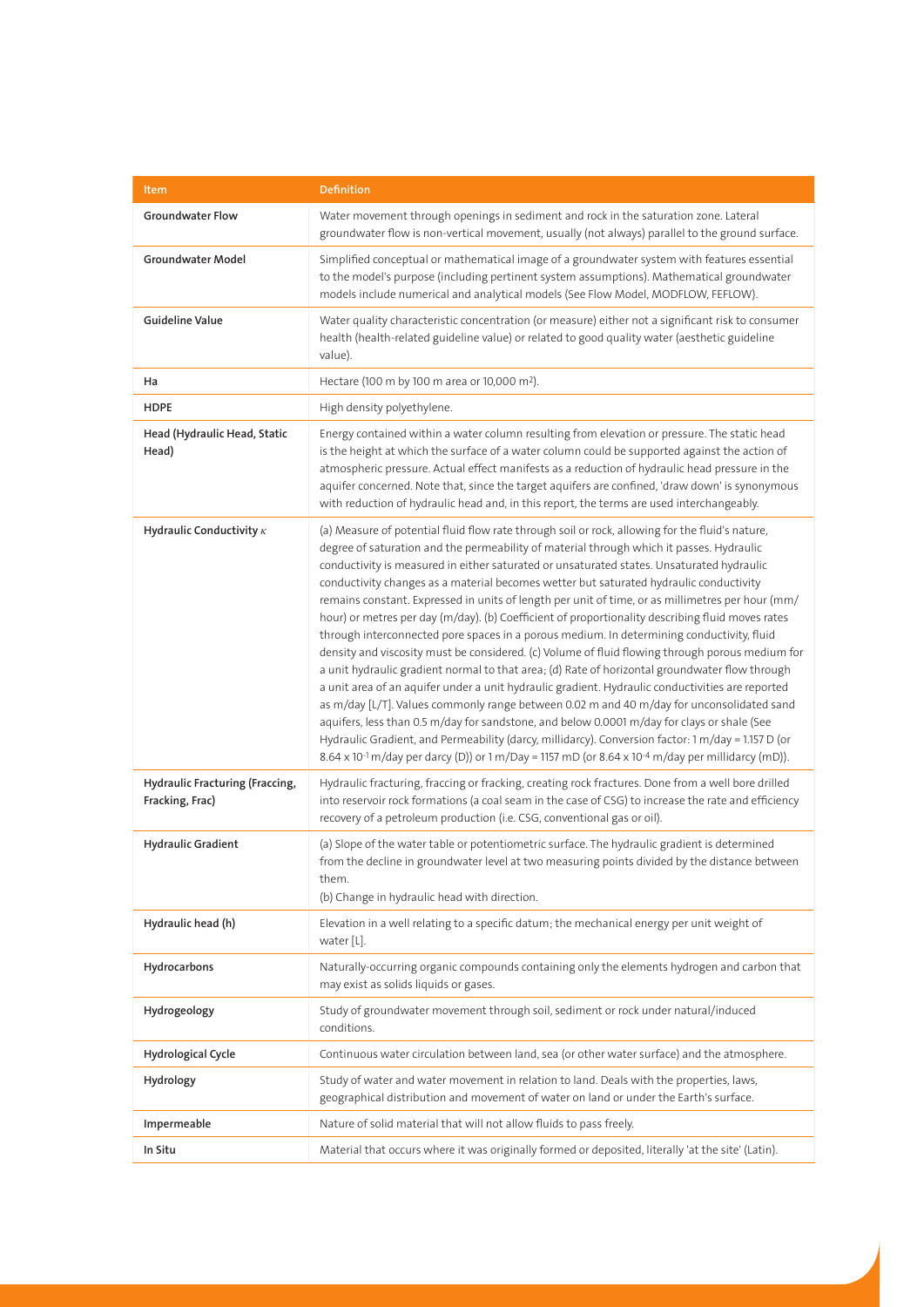| Item               | <b>Definition</b>                                                                                                                                                                                                                                                                                    |
|--------------------|------------------------------------------------------------------------------------------------------------------------------------------------------------------------------------------------------------------------------------------------------------------------------------------------------|
| Infiltration       | Process of water entering soil through its surface. Water's downward movement into a soil<br>profile.                                                                                                                                                                                                |
| <b>Isotropy</b>    | Condition where the properties of a system or a parameter do not vary with direction.                                                                                                                                                                                                                |
| Joints             | Fractures with little or no displacement parallel to the fracture surface.                                                                                                                                                                                                                           |
| Jurassic           | Geological time period: 199 million to 145 years ago.                                                                                                                                                                                                                                                |
| Juvenile Water     | Water that has never before been part of the hydrologic cycle.                                                                                                                                                                                                                                       |
| <b>LC50</b>        | Median lethal concentration (LC50) of a toxic substance is the dose required to kill half the<br>members of a tested population after a specified test duration.                                                                                                                                     |
| LCLo               | Lethal concentration low is the minimum amount of a chemical tests show will be lethal to a<br>specified type of animal. This is normally quoted in mg/kg body weight.                                                                                                                               |
| LD50               | Median lethal dose of a toxic substance needed to kill half a tested population in a given test<br>duration.                                                                                                                                                                                         |
| LDLo               | Lethal Dose Low is the minimum amount of a chemical that tests show to be lethal for a<br>specified type of animal. Normally quoted in mg/kg body weight.                                                                                                                                            |
| <b>IDLH</b>        | Immediately dangerous to life or health is defined by the US National Institute for Occupational<br>Safety and Health (NIOSH) as exposure to airborne contaminants "likely to cause death<br>or immediate or delayed permanent adverse health effects or prevent escape from such an<br>environment" |
| Leakage            | Flux of fluid from or into an aquifer or reservoir, referring to cross-formational flow.                                                                                                                                                                                                             |
| Leakance           | Vertical permeability of a hydrostratigraphic unit divided by its thickness.                                                                                                                                                                                                                         |
| Licence            | Authority to explore for or produce minerals, oil or gas in a specific area issued by the authorising<br>State Government.                                                                                                                                                                           |
| Lithology          | Physical/mineralogical characteristics of a rock, including grain-size of strata or subsurface<br>media.                                                                                                                                                                                             |
| <b>LNG</b>         | Liquefied Natural Gas.                                                                                                                                                                                                                                                                               |
| <b>Matrix Flow</b> | Water passing through interconnected pores in the soil matrix as opposed through macropores<br>as preferential flow.                                                                                                                                                                                 |
| Mesozoic           | Geologic era between about 230 million and 65 million years ago, including Triassic, Jurassic and<br>Cretaceous Periods (See Era).                                                                                                                                                                   |
| Metamorphic rock   | Rock of any origin altered in mineralogical composition, chemical composition or structure<br>by heat, pressure or movement at depth in the Earth's crust (i.e. schist, gneiss and quartzite).<br>Parallel bands of minerals may be evident.                                                         |
| Meteoric water     | Water that is or has recently been part of the hydrologic cycle's atmospheric portion.                                                                                                                                                                                                               |
| mg/L               | Milligrams per litre.                                                                                                                                                                                                                                                                                |
| Migration          | Movement of a fluid (water, gas or oil) from regions of higher to lower pressure.                                                                                                                                                                                                                    |
| Mining             | (In hydrogeology) Implies extraction from a groundwater system not currently receiving<br>recharge.                                                                                                                                                                                                  |
| ML                 | Megalitres.                                                                                                                                                                                                                                                                                          |
| ML/day             | Megalitres per day.                                                                                                                                                                                                                                                                                  |
| <b>MNES</b>        | Matters of National Environmental Significance.                                                                                                                                                                                                                                                      |
| MOL                | Maximum operating level.                                                                                                                                                                                                                                                                             |
| <b>MRL</b>         | Maximum Recordable Level.                                                                                                                                                                                                                                                                            |
| <b>MSDS</b>        | Material safety data sheet.                                                                                                                                                                                                                                                                          |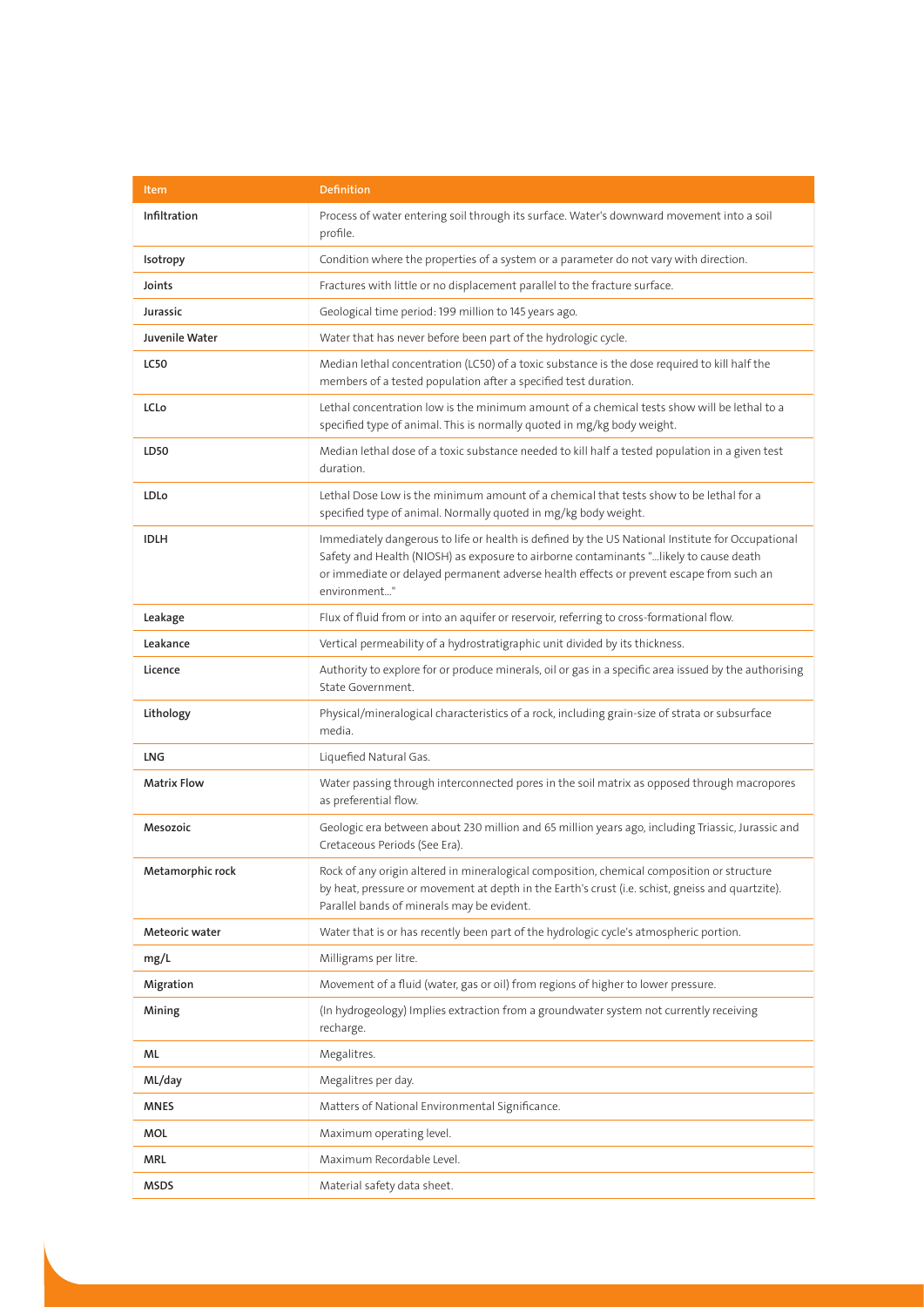| Item                                     | <b>Definition</b>                                                                                                                                                                                                                                                                                                                                                                                                                                                                                                                                                                                                      |
|------------------------------------------|------------------------------------------------------------------------------------------------------------------------------------------------------------------------------------------------------------------------------------------------------------------------------------------------------------------------------------------------------------------------------------------------------------------------------------------------------------------------------------------------------------------------------------------------------------------------------------------------------------------------|
| Mudstone                                 | Result of grains of clay deposited layer upon layer, compacted by overlying material and<br>cemented together over millions of years to form hard rock. Like shales but without a layered<br>structure.                                                                                                                                                                                                                                                                                                                                                                                                                |
| <b>Nested Monitoring Wells</b>           | Groundwater installation comprising a single large-diameter hole with multiple piezometer<br>casings screened at varying depths to intersect different aquifers or aquifer levels (i.e. 'multiple<br>completion wells'). Needs accurate placement of individual filter packs and bentonite seals to<br>isolate each aquifer intersected. (See VWP).                                                                                                                                                                                                                                                                    |
| <b>NRW</b>                               | Queensland Department of the Natural Resources and the Environment (NRW now part on<br>DEHP). (See DEHP)                                                                                                                                                                                                                                                                                                                                                                                                                                                                                                               |
| <b>NDA</b>                               | Northern Gas Fields.                                                                                                                                                                                                                                                                                                                                                                                                                                                                                                                                                                                                   |
| OGIA                                     | Office of Groundwater Impact Assessment (Queensland).                                                                                                                                                                                                                                                                                                                                                                                                                                                                                                                                                                  |
| <b>OSHA PEL</b>                          | Occupational Safety and Health Administration Permissible Exposure Level.                                                                                                                                                                                                                                                                                                                                                                                                                                                                                                                                              |
| Outcrop                                  | (a) Part of rock formation appearing at surface level. (b) Vein or lode as part of apex definition.<br>May not imply visible surface presentation but includes deposits found by easy digging. (c) Part<br>of geologic formations or structures appearing at the surface. Also, bedrock under only surficial<br>deposits such as alluvium. (d) Appearing exposed and visible at surface level; to crop out.                                                                                                                                                                                                            |
| Overburden                               | Material of any nature, consolidated or unconsolidated, overlying a deposit of useful materials,<br>ores or coal. Especially deposits mined from the surface by open cuts.                                                                                                                                                                                                                                                                                                                                                                                                                                             |
| P&W                                      | Pressure and water quality.                                                                                                                                                                                                                                                                                                                                                                                                                                                                                                                                                                                            |
| Palaeochannel                            | River channel, drainage line incised into an ancient land surface and then infilled by of younger<br>sediment deposition.                                                                                                                                                                                                                                                                                                                                                                                                                                                                                              |
| Palaeozoic                               | Era of geological time extending between around 600 million and 230 million years, includes the<br>Cambrian, Ordovician, Silurian, Devonian, Carboniferous and Permian Periods (See Era).                                                                                                                                                                                                                                                                                                                                                                                                                              |
| Perched Aquifer (Perched<br>Water Table) | Aquifer where infiltrating water is separated by an unsaturated zone from an underlying main<br>groundwater body. Perching is often due to intermediate impermeable or low permeability<br>layers. An unconfirmed perched aquifer, means a perched water table exists. (See Aquifer).                                                                                                                                                                                                                                                                                                                                  |
| Period                                   | Geological timeframe smaller than eras and subdivided into epochs.                                                                                                                                                                                                                                                                                                                                                                                                                                                                                                                                                     |
| Permeability                             | Measure of the capacity of rock or stratum to allow water or other fluids such as oil to pass<br>through it (i.e. the relative ease with which a porous medium can transmit a fluid). The SI unit<br>for permeability is m <sup>2</sup> . A traditional unit for permeability is the darcy (D), or more commonly the<br>millidarcy (mD) (1 darcy $\approx$ 10 to 12 m2). The unit of cm <sup>2</sup> is also sometimes used (1 m <sup>2</sup> = 10 <sup>4</sup> cm <sup>2</sup> ).<br>The darcy is defined using Darcy's law, which can be written as: $v = k \Delta P / \mu \Delta x$                                 |
|                                          | Where: $v$ is the superficial (or bulk) fluid flow rate through the medium; $k$ is the permeability of<br>a medium; $\mu$ is the dynamic viscosity of the fluid; $\Delta P$ is the applied pressure difference; $\Delta x$ is the<br>thickness of the medium.                                                                                                                                                                                                                                                                                                                                                          |
|                                          | The darcy is referenced to a mixture of unit systems. A medium with a permeability of 1 darcy<br>permits a flow of 1 cm <sup>3</sup> /s of a fluid with viscosity 1 cP (1 mPa·s) under a pressure gradient of<br>1 atm/cm acting across an area of 1 cm <sup>2</sup> . A millidarcy (mD) is equal to 0.001 darcy and a<br>microdarcy ( $\mu$ D) equals 0.000001 darcy. The conversion factor in calculating the D and mD values<br>is: Conversions: 1 m/day = 1.157 D (or 8.64 x 10-1 m/day per darcy (D)) or 1 m/Day = 1157 mD<br>(or 8.64 x 10-4 m/day per millidarcy (mD)). (See darcy and Hydraulic Conductivity.) |
|                                          | Relationship between Permeability and Hydraulic Conductivity: The proportionality constant<br>specifically for water flows through a porous media is called hydraulic conductivity; a portion<br>is permeability as a property of porous media only, not the fluid. Given the value of hydraulic<br>conductivity for a subsurface system, $\kappa$ , the permeability can be calculated as: $K = \kappa \times (\mu / \rho g)$                                                                                                                                                                                         |
|                                          | Where: K is the permeability, $m^2$ ; $\kappa$ is the hydraulic conductivity, $m/s$ ; $\mu$ is the dynamic viscosity,<br>$kg/(m-s)$ ; $\rho$ is the density of the fluid, kg/m <sup>3</sup> ; g is the acceleration due to gravity, m/s <sup>2</sup> .                                                                                                                                                                                                                                                                                                                                                                 |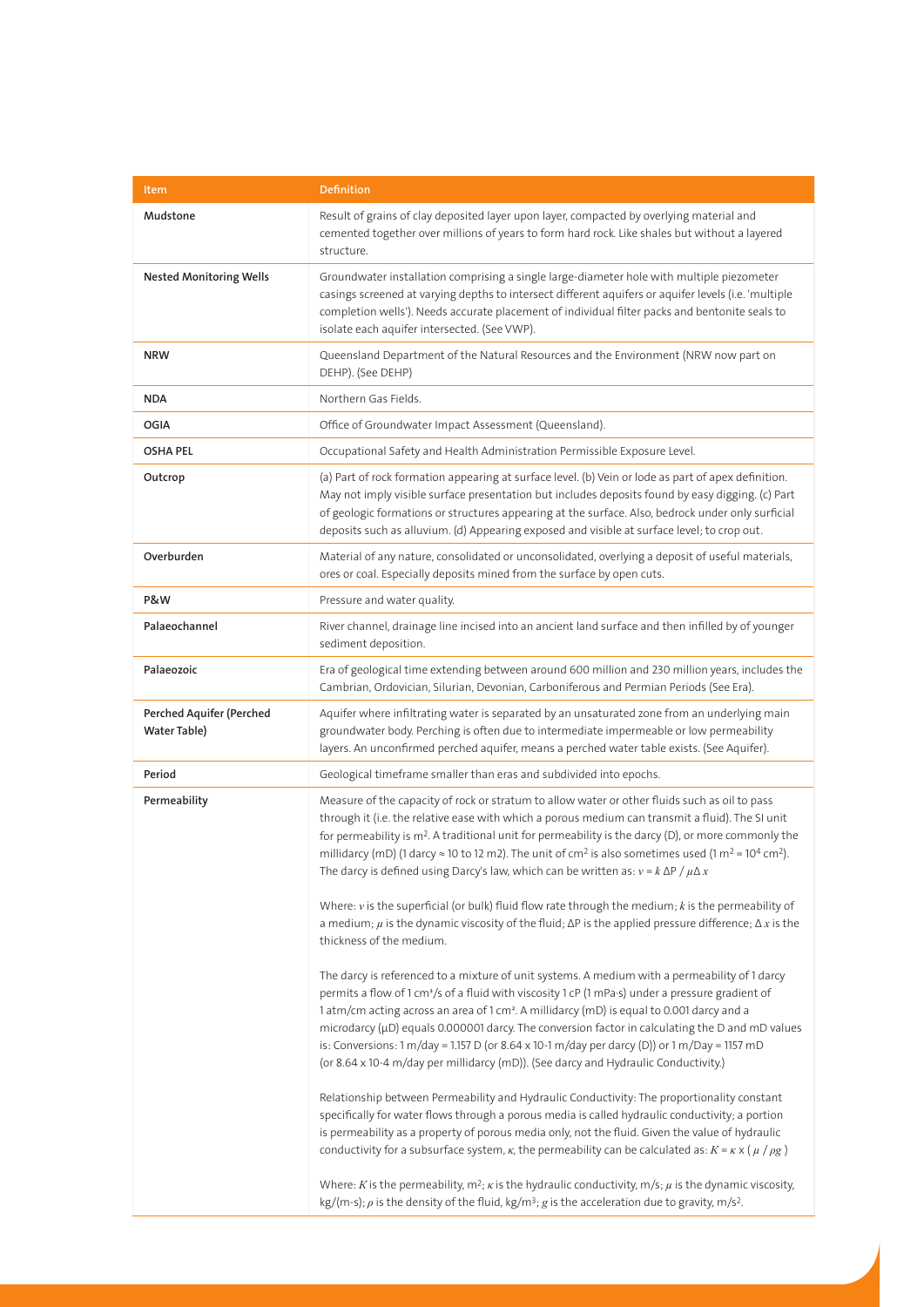| Item                          | <b>Definition</b>                                                                                                                                                                                                                                                                                                                                                                                                                                                                                                                                                                                        |
|-------------------------------|----------------------------------------------------------------------------------------------------------------------------------------------------------------------------------------------------------------------------------------------------------------------------------------------------------------------------------------------------------------------------------------------------------------------------------------------------------------------------------------------------------------------------------------------------------------------------------------------------------|
| Permian                       | Geological time period about 298 million to 251 million years ago.                                                                                                                                                                                                                                                                                                                                                                                                                                                                                                                                       |
| Permotriassic                 | Geological time period: 298 million to 199 years ago.                                                                                                                                                                                                                                                                                                                                                                                                                                                                                                                                                    |
| Petroleum                     | Generic name for hydrocarbons, like crude oil, natural gas liquids, natural gas and their products.                                                                                                                                                                                                                                                                                                                                                                                                                                                                                                      |
| рH                            | Measure of the acidity or alkalinity of water and is related to the free hydrogen ion concentration<br>in solution (i.e. $pH = 7$ is neutral; $pH < 7$ acidic; $pH > 7$ alkaline).                                                                                                                                                                                                                                                                                                                                                                                                                       |
| Phase                         | Sequenced operational areas within mining activity progression, including coal seam gas<br>'mining'.                                                                                                                                                                                                                                                                                                                                                                                                                                                                                                     |
| Phreatic                      | Phreatic surface or zone of saturation, is the area in an aquifer below the water table, where<br>relatively all pores and fractures are saturated with water. Phreatic zone may fluctuate with<br>seasonal changes or during wet and dry periods.                                                                                                                                                                                                                                                                                                                                                       |
| Piezometer                    | (a) Pressure measuring device (tube, pipe or other device) open to the atmosphere above, water<br>below, and sealed along its length. Measures a geologic unit's hydraulic head. Typically measures<br>a well's given-point fluid pressure rather than integrating pressures.<br>(b) Borehole cased with pipe and completed with a seal(s) adjacent to the slotted section to<br>observe groundwater pressure over the slotted interval rather than water table elevation.                                                                                                                               |
| Piezometric Head              | Elevation to which water rises in a piezometer connected to a point in an aquifer. Differences in<br>piezometric head determine the hydraulic gradient and hence the groundwater flow direction.                                                                                                                                                                                                                                                                                                                                                                                                         |
| <b>Piezometric Surface</b>    | Surface of equal hydraulic heads or potentials, usually depicted by an equipotentials map (e.g. a<br>water-table elevations map). (See Potentiometric Surface).                                                                                                                                                                                                                                                                                                                                                                                                                                          |
| <b>Piper Diagram</b>          | Displays the ratios of principal ionic constituents in water (modified from Davis and DeWiest,<br>1966, and Freeze and Cherry, 1979). SMOW is standard mean ocean water.                                                                                                                                                                                                                                                                                                                                                                                                                                 |
| PJ                            | Petajoule (one million gigajoules).                                                                                                                                                                                                                                                                                                                                                                                                                                                                                                                                                                      |
| PL.                           | Petroleum lease.                                                                                                                                                                                                                                                                                                                                                                                                                                                                                                                                                                                         |
| Pleistocene                   | Epoch of geologic time between about two million and 10,000 years ago (See Epoch).                                                                                                                                                                                                                                                                                                                                                                                                                                                                                                                       |
| Plys (Spilts)                 | Above and below a rock parting coal sections within a coal seam are often referred to as plys.                                                                                                                                                                                                                                                                                                                                                                                                                                                                                                           |
| ppm                           | Parts per million.                                                                                                                                                                                                                                                                                                                                                                                                                                                                                                                                                                                       |
| <b>Pore Water Pressure</b>    | Pressure exerted by fluid in voids or 'pore' spaces of soil or rock. Usually expressed with respect<br>to atmospheric pressure. Positive pressures indicate the porous medium is saturated (negative<br>pressures indicate it is unsaturated).                                                                                                                                                                                                                                                                                                                                                           |
| Porosity (Ø, s or n)          | Void volumes divided by the total volume of porous medium (percentage of rock or soil<br>represented by open voids or spaces): Effective - Interconnected porosity contributing to<br>groundwater flow. Often mistakenly used synonymously with 'specific yield'. Fracture - Porosity<br>of the fractures. Intergranular - the porosity between the grains of a sediment or sedimentary<br>rock. Primary - Intergranular porosity formed during deposition of sediment or from vesicles<br>in igneous rocks. Secondary - Porosity formed after rock is lithified by either dissolution or<br>fracturing. |
| Porous                        | Having porosity.                                                                                                                                                                                                                                                                                                                                                                                                                                                                                                                                                                                         |
| Potable                       | Drinkable. Potable waters can be consumed safely.                                                                                                                                                                                                                                                                                                                                                                                                                                                                                                                                                        |
| <b>Potentiometric Surface</b> | Surface of equal hydraulic heads or potentials, shown by equipotentials maps (e.g. water-table<br>elevations map).                                                                                                                                                                                                                                                                                                                                                                                                                                                                                       |
| Precipitation                 | (a) Water condensing from the atmosphere and falling under gravity in drops or particles (e.g.,<br>snow, hail, sleet) to the land surface.<br>(b) Formation of a solid from dissolved or suspended matter.<br>(c) Water transfer from the atmosphere to the land surface, mostly as rainfall but also as dews,<br>frosts, mists, snow, sleet, hail and fog.                                                                                                                                                                                                                                              |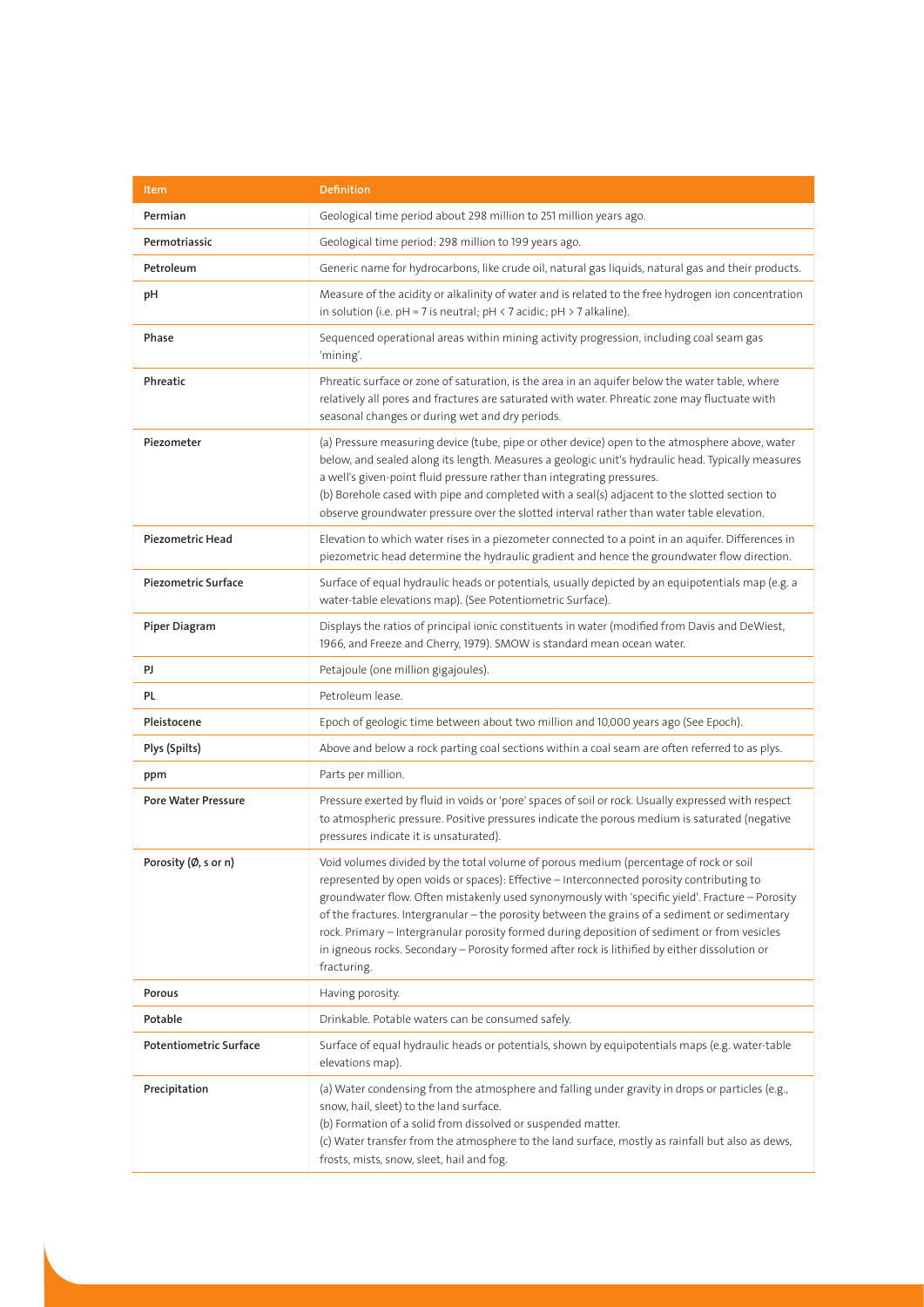| Item                                                 | <b>Definition</b>                                                                                                                                                                                                                                                                                                                                                                                                                                                                                                                                                                                                                                                                                                                                     |
|------------------------------------------------------|-------------------------------------------------------------------------------------------------------------------------------------------------------------------------------------------------------------------------------------------------------------------------------------------------------------------------------------------------------------------------------------------------------------------------------------------------------------------------------------------------------------------------------------------------------------------------------------------------------------------------------------------------------------------------------------------------------------------------------------------------------|
| <b>Preferential Flow (Sediment</b><br>or Rock)       | Rapid groundwater flow through any structure significantly more permeable than the bulk<br>sediment or rock.                                                                                                                                                                                                                                                                                                                                                                                                                                                                                                                                                                                                                                          |
| Preferential Flow (Soil)                             | Rapid soil water flow that occurs through macropores or any other structure significantly more<br>permeable than the bulk soil.                                                                                                                                                                                                                                                                                                                                                                                                                                                                                                                                                                                                                       |
| Preferred Pathway                                    | Channel or pore in soil layers having low permeability for water to flow preferentially. Old tree<br>root channels are preferred pathways in many clayey sub soils in the South-West Agricultural<br>Region.                                                                                                                                                                                                                                                                                                                                                                                                                                                                                                                                          |
| Pressure (p)                                         | Force per unit area [MLt -2L-2 or ML-1t-2 or Pa]: Abnormal - Departure from hydrostatic pressure,<br>including over/under -pressures. Excess or Overpressure (u) - Fluid pressures above hydrostatic<br>pressure (ps). Also called geo-pressures, abnormal pressures, or excess pore-fluid pressures.<br>Hydrostatic (ps) - Pressure equal to that (or would be) induced by the weight of the overlying<br>water column, where 'h' is height of the water above a given point. Lithostatic pressure (s) -<br>Pressure equal to that which is (or would be) induced by the weight of the overlying column of<br>materials of bulk density, where H is the height of the materials (rock and water) above a given<br>point.                             |
| Proponent                                            | QGC - A BG Group Company.                                                                                                                                                                                                                                                                                                                                                                                                                                                                                                                                                                                                                                                                                                                             |
| <b>Production Bore</b>                               | Allows abstraction of groundwater, either through pumping or artesian flow.                                                                                                                                                                                                                                                                                                                                                                                                                                                                                                                                                                                                                                                                           |
| Project Area                                         | The term 'Project Area' refers to those areas of land contained with QGC tenements.                                                                                                                                                                                                                                                                                                                                                                                                                                                                                                                                                                                                                                                                   |
| Pump-out Test (Pumping Test,<br><b>Test Pumping)</b> | Test conducted in a production bore or other installation using a pump to abstract groundwater.<br>Allows estimation of hydraulic characteristics of an aquifer or bore, usually using a production<br>bore in association with observation bores.                                                                                                                                                                                                                                                                                                                                                                                                                                                                                                    |
| QCLNG                                                | Queensland Curtis LNG.                                                                                                                                                                                                                                                                                                                                                                                                                                                                                                                                                                                                                                                                                                                                |
| QWC                                                  | QGC is an independent, statutory authority responsible for achieving safe, secure and<br>sustainable water supplies in South-East Queensland and other designated regions. The QWC<br>was established in June 2006 under the Water Act and operates under a legislative framework<br>defined in the Water Act 2000.                                                                                                                                                                                                                                                                                                                                                                                                                                   |
| Radius of Influence                                  | Radial distance to points where hydraulic head is noticeably affected by a pumping well.                                                                                                                                                                                                                                                                                                                                                                                                                                                                                                                                                                                                                                                              |
| Recharge                                             | (a) Water moving into a groundwater body and replenishing or increasing sub-surface storage.<br>Recharge typically enters an aquifer by rainfall infiltrating the soil surface and then percolating<br>through the zone of aeration (unsaturated soil). Recharge can also come via irrigation, the<br>leakage of surface water storage or leakage from other aquifers.<br>(b) Expressed in units of depth per unit of time (e.g. mm/year).<br>(c) Process of water entering a groundwater system or, more precisely, entering the phreatic<br>zone. (d) Area of land from which a significant amount of groundwater recharge occurs. In<br>agricultural areas, most of cleared land that is not discharging groundwater contributes some<br>recharge. |
| Recovery                                             | Rate the water level in a pumped bore rises once abstraction has ceased.                                                                                                                                                                                                                                                                                                                                                                                                                                                                                                                                                                                                                                                                              |
| <b>Relative Permeability</b>                         | Ability of porous medium to allow fluid flow with other fluid phases present, relative to fluid<br>flow if other fluid phases are not present.                                                                                                                                                                                                                                                                                                                                                                                                                                                                                                                                                                                                        |
| Relief                                               | Elevation difference between highest mountaintop, ridge or hill and lowest valley of a permit<br>area.                                                                                                                                                                                                                                                                                                                                                                                                                                                                                                                                                                                                                                                |
| <b>Representative Sample</b>                         | Material or water portion nearly identical in content and consistency to the larger material or<br>water body sampled.                                                                                                                                                                                                                                                                                                                                                                                                                                                                                                                                                                                                                                |
| Residual Draw down                                   | Difference between the original standing water level measured prior to pumping, and the depth<br>to groundwater at a given instant during the recovery period following cessation of pumping.                                                                                                                                                                                                                                                                                                                                                                                                                                                                                                                                                         |
| <b>Retention Basin</b>                               | Basin (either natural or constructed) holding run-off or stream flow and thus reducing peak<br>flows and flood risk. Basin may store water permanently while some is released at a controlled<br>rate.                                                                                                                                                                                                                                                                                                                                                                                                                                                                                                                                                |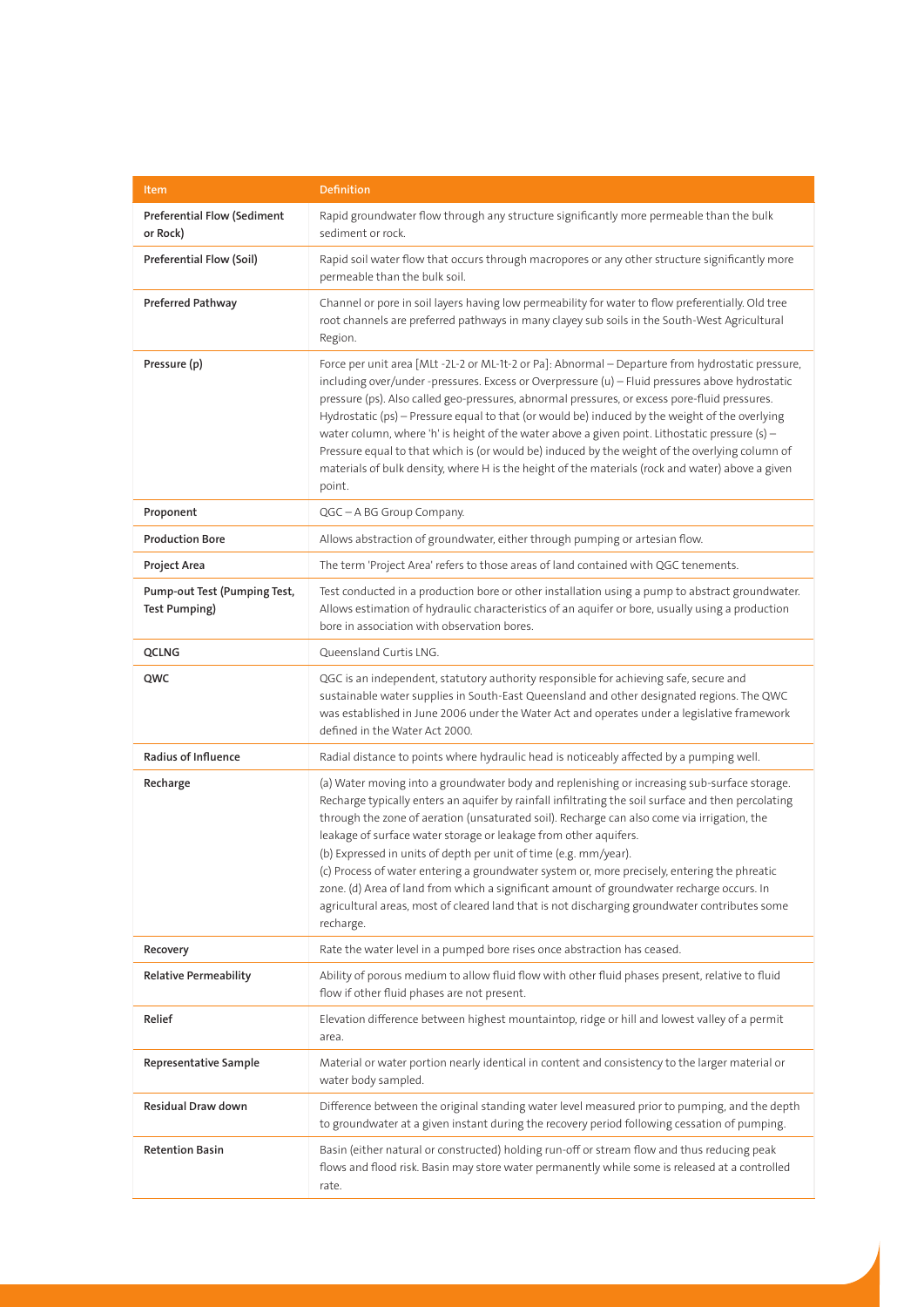| Item                    | <b>Definition</b>                                                                                                                                                                                                                                                                                                    |
|-------------------------|----------------------------------------------------------------------------------------------------------------------------------------------------------------------------------------------------------------------------------------------------------------------------------------------------------------------|
| Reverse Osmosis (RO)    | Flow of fluid through a membrane from the high salinity to the low salinity side of the<br>membrane, typically caused by exerting very high fluid pressures on the high salinity side.                                                                                                                               |
| <b>Risk Assessment</b>  | Process of using available information to predict how often hazards or specified events may<br>occur (likelihood) and the magnitude of consequences (adapted from AS/NZS 43601999).                                                                                                                                  |
| Risk Management         | Systematic evaluation of a water supply system, identification of hazards and hazardous events,<br>risk assessments and development and implementation of preventive strategies to manage<br>them.                                                                                                                   |
| RO                      | Reverse Osmosis (water treatment method using filtration to remove large molecules and ions<br>(e.g. salts) by applying pressure to a solution when it is on one side of a selective membrane.                                                                                                                       |
| RoW                     | Right of way                                                                                                                                                                                                                                                                                                         |
| Runoff                  | (a) Portion of rainfall not absorbed by the deep strata used by vegetation, lost by evaporation or<br>as surface flow into streams.<br>(b) Water flowing downslope over the ground surface, also known as 'overland flow'.<br>Precipitation not infiltrating the soil and not stored in depressions becomes run-off. |
| Safe Yield              | Volume of water to be annually withdrawn from an aquifer (groundwater basin or system)<br>without: 1) Exceeding average annual recharge; 2) Violating water rights; 3) Creating uneconomic<br>conditions for water use; or, 4) Creating undesirable side effects, such as subsidence or saline<br>water intrusion.   |
| Saline (Water)          | Water with high salinity levels (in excess of 5,000 mg/L), limiting suitability for many uses.                                                                                                                                                                                                                       |
| Salinity                | Accumulation of soluble salts in soil root zone at levels where plant growth or land use is<br>adversely affected. Also indicates amounts of various salts in soil or water. (See Total Dissolved<br>Solids).                                                                                                        |
| Sand                    | Sedimentary mineral grains deposited by wind or water action having a particle size of between<br>1/16" and 2 mm diameter. The grains comprise predominantly quartz and can include other<br>minerals such as feldspars, mica, glauconite and iron oxides.                                                           |
| Sandstone               | Sedimentary rock, mostly consolidated sand-sized grains (often between 1/16" and 2 mm and<br>quartz), with cement.                                                                                                                                                                                                   |
| SAR                     | Sodium adsorption ratio.                                                                                                                                                                                                                                                                                             |
| Saturated Zone          | Part of a body of soil or rock where voids and spaces are filled with water.                                                                                                                                                                                                                                         |
| Screen, Slotted Section | Casing section (often steel, fibre glass resin, PVC or HDPE) with apertures or slots cut into tubing<br>to allow groundwater to flow through. 'Screen' is a machined section with appropriately sized<br>openings for the aquifer matrix and filter pack grading.                                                    |
| Seal                    | Largely impermeable rock (usually claystone or shale) retarding passage of water, gas or oil.                                                                                                                                                                                                                        |
| SDA                     | Southern Gas Fields.                                                                                                                                                                                                                                                                                                 |
| Sediment                | a) Solid material (both mineral and organic) in suspension, being transported or moved from its<br>original site by air, water, gravity or ice and coming to rest on the surface (above/below sea level).<br>b) Solid material (mineral or organic) moved from its original position and redeposited.                |
| Sedimentary Rock        | Rock formed from the consolidation of sediment.                                                                                                                                                                                                                                                                      |
| Seep                    | Point at where seepage occurs. (See Spring).                                                                                                                                                                                                                                                                         |
| Seepage                 | Water table/ground surface intersection water flows. Hydraulic gradient drives active discharge.                                                                                                                                                                                                                     |
| Seismic survey          | Technique for determining the detailed structure of rocks underlying a particular area by passing<br>acoustic shock waves into the strata and detecting and measuring reflected signals.                                                                                                                             |
| SEWPaC                  | Department of Sustainability, Environment, Water, Population and Communities<br>(Commonwealth) - see DEWHA.                                                                                                                                                                                                          |
| Shale                   | Fine-grained sedimentary rock comprised of clays and other finely sized mineral particles.                                                                                                                                                                                                                           |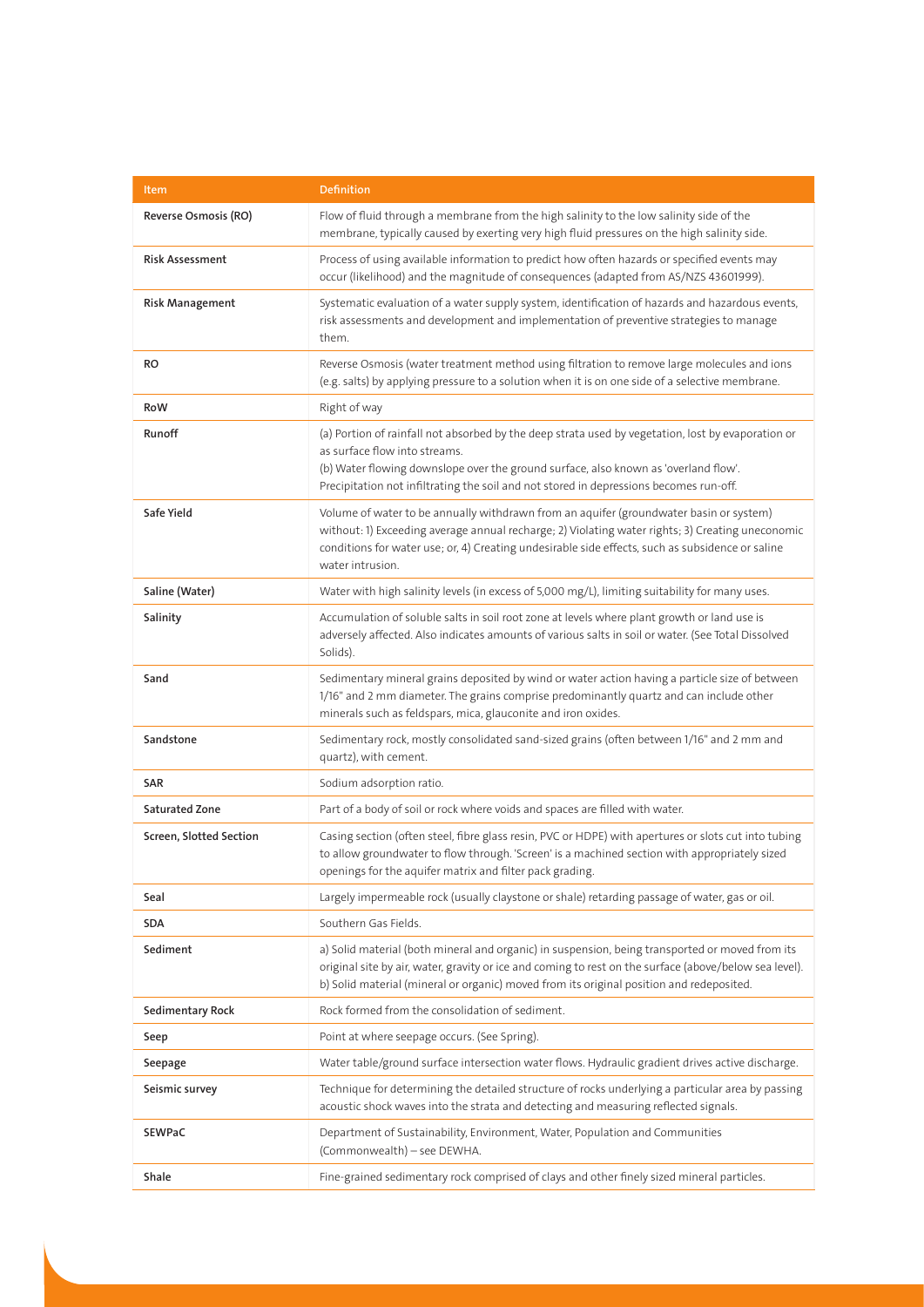| Item                                                     | <b>Definition</b>                                                                                                                                                                                                                                                                                                                                                                                                                                                                                                                                                                                                                                                                                                                                                                   |
|----------------------------------------------------------|-------------------------------------------------------------------------------------------------------------------------------------------------------------------------------------------------------------------------------------------------------------------------------------------------------------------------------------------------------------------------------------------------------------------------------------------------------------------------------------------------------------------------------------------------------------------------------------------------------------------------------------------------------------------------------------------------------------------------------------------------------------------------------------|
| <b>Share Component</b>                                   | Share component of a water access licence is the volume share of water made available in a<br>water source, similar to the entitlement volume on previous water licences under the Water<br>Act 1912. Amount of water a licence holder is allocated per year after an available water<br>determination, based on their share component.                                                                                                                                                                                                                                                                                                                                                                                                                                             |
| Silt                                                     | Sedimentary grains with a particle size of between 0.002 mm and 0.05 mm diameter. Almost<br>always deposited by water action and usually comprising finely divided particles of quartz,<br>carbonate dust, carbon and iron pyrite minerals. Silt transmits and absorbs water but does not<br>become sticky and so is considered to be non-plastic.                                                                                                                                                                                                                                                                                                                                                                                                                                  |
| Siltstone                                                | Sedimentary rock comprising silt-size particles cemented together. Result of grains of silt<br>particles deposited layer upon layer, compacted by overlying material and cemented together<br>over millions of years to form hard rock.                                                                                                                                                                                                                                                                                                                                                                                                                                                                                                                                             |
| Sorption                                                 | General process by which solutes, ions, and colloids become attached (sorbed) to solid matter in<br>a porous medium. Sorption includes absorption and adsorption.                                                                                                                                                                                                                                                                                                                                                                                                                                                                                                                                                                                                                   |
| SP Act                                                   | Sustainability Planning Act 2009 (Queensland).                                                                                                                                                                                                                                                                                                                                                                                                                                                                                                                                                                                                                                                                                                                                      |
| Specific storage (S <sup>s</sup> )                       | Amount of water absorbed released or expelled from storage in a unit volume (i.e. $1 \times 1 \times 1$ ) of<br>aquifer under a unit change in hydraulic head (i.e. $\delta h = \pm 1$ ).                                                                                                                                                                                                                                                                                                                                                                                                                                                                                                                                                                                           |
| Specific Yield (Sy)                                      | Quantity of groundwater draining under gravity from a unit volume (i.e. $1 \times 1 \times 1$ ) of an<br>unconfined aquifer. Unit decline in hydraulic head under unconfined conditions results in both<br>pressure reduction and the saturated thickness of the aquifer. Hence, the storativity of an<br>unconfined aquifer is related to the specific yield (SY), saturated zone thickness (h) and specific<br>storage ( $Ss$ ) according to the equation $S = SY + h Ss$ . Product of specific storage and saturated<br>thickness (i.e. h S <sup>s</sup> ) is often considerably less than the value of the specific yield. Hence, for<br>almost all unconfined aquifers, storativity is considered equivalent to specific yield. (See Storage<br>Coefficient, Specific Storage) |
| <b>Standing Water Level (Static</b><br>Water Level, SWL) | Depth to groundwater measured at any given time when pumping or recovery is not occurring.                                                                                                                                                                                                                                                                                                                                                                                                                                                                                                                                                                                                                                                                                          |
| Stochastic                                               | Process involving a randomly determined sequence of observations each of which is considered<br>as a sample of one element from a probability distribution.                                                                                                                                                                                                                                                                                                                                                                                                                                                                                                                                                                                                                         |
| <b>Storage Coefficient</b><br>(Storativity; S)           | Groundwater volume expelled from or absorbed into storage under a unit change (i.e. $\delta h = \pm 1$ ) in<br>hydraulic head over a unit area (i.e. 1 x 1) of the aquifer. Confined aquifer storativity is related to<br>the specific storage (S <sup>5</sup> ) and saturated thickness (b), by equation $S = b Ss$ (See Specific Storage).                                                                                                                                                                                                                                                                                                                                                                                                                                        |
| Stratigraphy                                             | Study of stratified rocks, especially their age, correlation and character.                                                                                                                                                                                                                                                                                                                                                                                                                                                                                                                                                                                                                                                                                                         |
| Structure                                                | Deformed sedimentary rocks, where the bed configuration forms a trap for migrating water gas<br>and/or hydrocarbons.                                                                                                                                                                                                                                                                                                                                                                                                                                                                                                                                                                                                                                                                |
| <b>Study Area</b>                                        | Area of land from which the entire dataset considered by the assessment was gathered in<br>describing the existing environment, environmental values and potential impacts.                                                                                                                                                                                                                                                                                                                                                                                                                                                                                                                                                                                                         |
| Stygofauna                                               | Very small animals and microbes living in groundwater and caves, comprising many types of<br>crustaceans and other groups such as fish, worms, snails, arachnids, mites and insects.                                                                                                                                                                                                                                                                                                                                                                                                                                                                                                                                                                                                |
| Subsidence                                               | (a) Vertical surface movement, although small-scale horizontal movements may be present.<br>Land sinking or settlement can be caused by a number of processes, including production of<br>fluids, solution, and compaction or cooling of magmatic bodies.<br>(b) Ground surface lowering by hydrostatic pore space pressure removal (through buoyancy) or<br>underground mine voids collapse.                                                                                                                                                                                                                                                                                                                                                                                       |
| <b>Surface Drainage</b>                                  | Systems to intercept and remove excess surface water, including spoon drains and W-drains.                                                                                                                                                                                                                                                                                                                                                                                                                                                                                                                                                                                                                                                                                          |
| <b>Surface Flow</b>                                      | Movement of water across the ground surface as run-off or stream flow.                                                                                                                                                                                                                                                                                                                                                                                                                                                                                                                                                                                                                                                                                                              |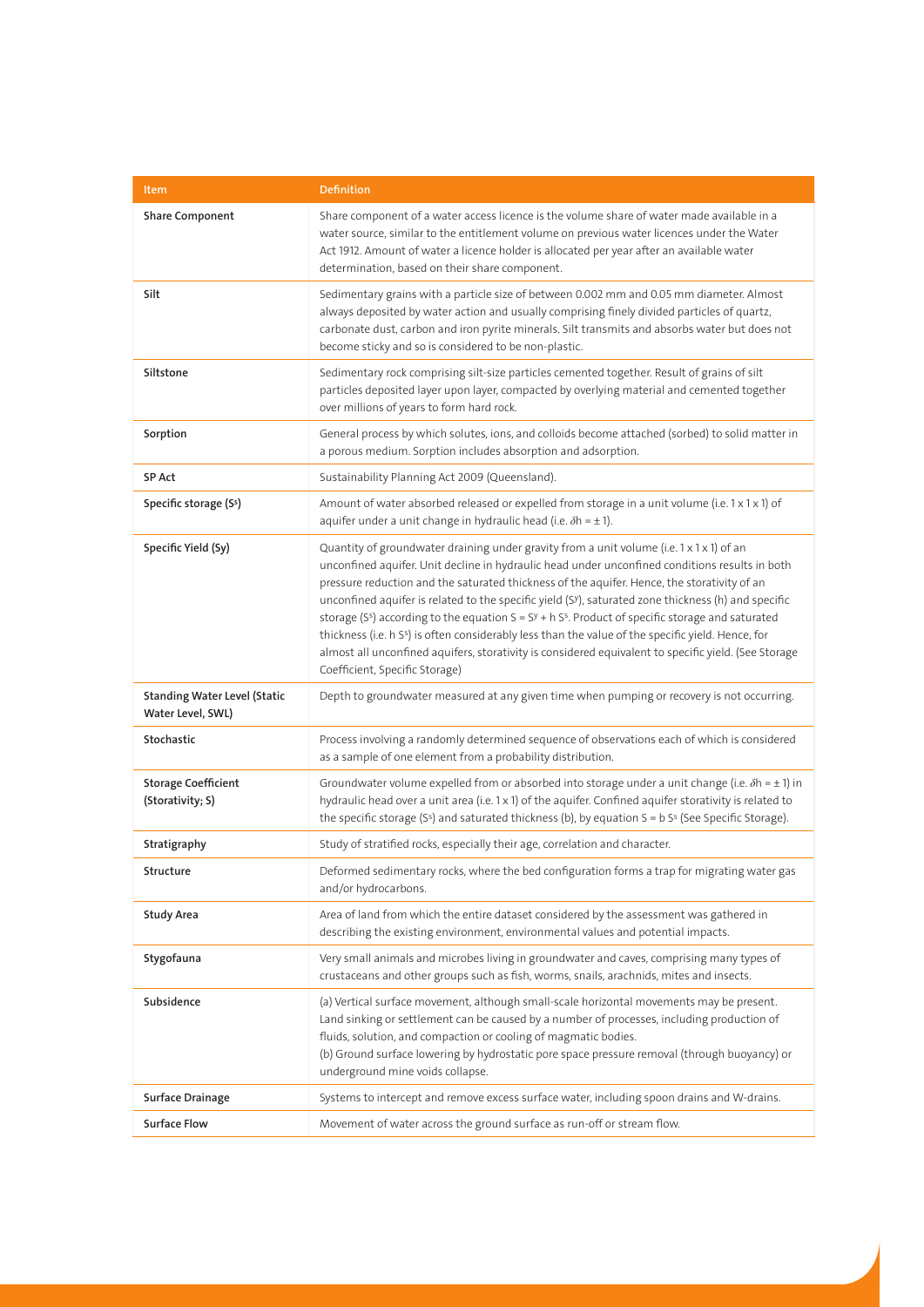| Item                                        | <b>Definition</b>                                                                                                                                                                                                                                                                                                                                                                                                                                                                                                                                                                                                                                 |
|---------------------------------------------|---------------------------------------------------------------------------------------------------------------------------------------------------------------------------------------------------------------------------------------------------------------------------------------------------------------------------------------------------------------------------------------------------------------------------------------------------------------------------------------------------------------------------------------------------------------------------------------------------------------------------------------------------|
| Sustainable Yield                           | General: Volume able to be extracted from a groundwater source by all water users without<br>causing unacceptable impacts (i.e. without detrimentally affecting existing supplies or flows to<br>dependent environments). Simplistically, average annual recharge less the portion reserved for<br>the environment gives the sustainable yield. SEWPaC definition: "The groundwater extraction<br>regime, measured over a specified planning timeframe that allows acceptable levels of stress<br>and protects dependent economic, social, and environmental values"                                                                              |
| $TC_{Lo}$                                   | Toxic concentration low - Concentration of a substance in air to which humans (or animals)<br>are exposed for any given time period that has produced any toxic effect or a tumorigenic or<br>reproductive effect in the subject group(s).                                                                                                                                                                                                                                                                                                                                                                                                        |
| $TD_{Lo}$                                   | Toxic dose low - Lowest published toxic dose (Toxic Dose Low, TD <sub>Lo</sub> ) unit of bodyweight (typically<br>stated mill per kg) of a substance known to produce toxicity signs in a particular animal species.<br>Usually stated as a TD <sub>Lo</sub> with the particular species and method of administration (e.g. ingested,<br>inhaled, intragenous).                                                                                                                                                                                                                                                                                   |
| <b>TDS</b>                                  | Total dissolved solids/Total disolved salts                                                                                                                                                                                                                                                                                                                                                                                                                                                                                                                                                                                                       |
| <b>Targeted Aquifer</b>                     | Aquifer layers targeted for CSG extraction or by groundwater users (in this case: Mooga,<br>Gubberamunda, Springbok, Hutton and Precipice, as well as the WCM).                                                                                                                                                                                                                                                                                                                                                                                                                                                                                   |
| Tertiary                                    | Geologic time period between about 65 million and two million years ago (See Period).                                                                                                                                                                                                                                                                                                                                                                                                                                                                                                                                                             |
| Texture (soil)                              | Levels of gravel, sand, silt and clay in a soil. Heavy texture implies a higher proportion of smaller<br>particles such as clay. Lighter texture implies larger particles such as sand.                                                                                                                                                                                                                                                                                                                                                                                                                                                           |
| <b>Theis Equation</b>                       | Equation for radial transient flow to a well in an idealized confined aquifer.                                                                                                                                                                                                                                                                                                                                                                                                                                                                                                                                                                    |
| <b>Thiem Equation</b>                       | Equation for radial steady flow to a well in an idealized confined aquifer.                                                                                                                                                                                                                                                                                                                                                                                                                                                                                                                                                                       |
| <b>Threshold Value</b>                      | Value designated for a particular parameter (e.g. water quality or level values) beyond which<br>specific response actions would be triggered. (See also Groundwater Draw down Threshold.)                                                                                                                                                                                                                                                                                                                                                                                                                                                        |
| Throw (fault throw)                         | Distance of movement along a fault plane.                                                                                                                                                                                                                                                                                                                                                                                                                                                                                                                                                                                                         |
| TLM96                                       | Median tolerance limit 96 hours                                                                                                                                                                                                                                                                                                                                                                                                                                                                                                                                                                                                                   |
| <b>TLV-TWA</b>                              | Threshold Limit Value - Time-Weighted Average                                                                                                                                                                                                                                                                                                                                                                                                                                                                                                                                                                                                     |
| Tortuosity (T or t)                         | Length of a groundwater flow path (La) divided by the straight line distance between the ends of<br>the flow path (L). Several variations in the formula are used to calculate this ratio.<br>They are: $t = (La L)^2$ , $t = La L$ , or their reciprocals.                                                                                                                                                                                                                                                                                                                                                                                       |
| <b>Total Dissolved Solids (TDS)</b>         | Total soluble mineral content of water determined by either measuring residue on evaporation<br>or the sum of analysed chemical constituents. Quoted in milligrams per litre (mg/L) or<br>equivalent parts per million (ppm), TDS may also be approximated from electrical conductivity<br>(EC) measurements using the conversion EC (µS/cm) x 0.68 = TDS (mg/L) (see Electrical<br>Conductivity).                                                                                                                                                                                                                                                |
| Transmissivity (T)                          | Rate of horizontal groundwater flow through the fully saturated thickness (b) across an aquifer's<br>unit width (i.e. an area of b x 1) (i.e. through a 1 m-wide slice across an aquifer's entire depth)<br>under a unit hydraulic gradient ( $\delta h / \delta l$ = 1). May be quoted as m <sup>3</sup> /day/m [L <sup>3</sup> /T/L], but usually<br>as m <sup>2</sup> /day [L <sup>2</sup> /T]. Better comparison of an aquifer's possible yield than saturated hydraulic<br>conductivity as it takes into account an aquifer's saturated thickness. Transmissivity is related to<br>an aquifer's hydraulic conductivity by the equation T=Kb. |
| <b>Triassic</b>                             | Geologic time period extending from 230 million to 180 million years ago (See Period).                                                                                                                                                                                                                                                                                                                                                                                                                                                                                                                                                            |
| TSS                                         | Total suspended solids.                                                                                                                                                                                                                                                                                                                                                                                                                                                                                                                                                                                                                           |
| Unconfined Aquifer (Water<br>Table Aquifer) | Aquifer where the saturated zone surface is at atmospheric pressure. (See Aquifer.)                                                                                                                                                                                                                                                                                                                                                                                                                                                                                                                                                               |
| Unconformity                                | Surface between successive strata representing a missing geologic time interval from either<br>an interruption in deposition or the erosion of depositionally continuous strata followed by<br>renewed deposition; A type of discontinuity.                                                                                                                                                                                                                                                                                                                                                                                                       |